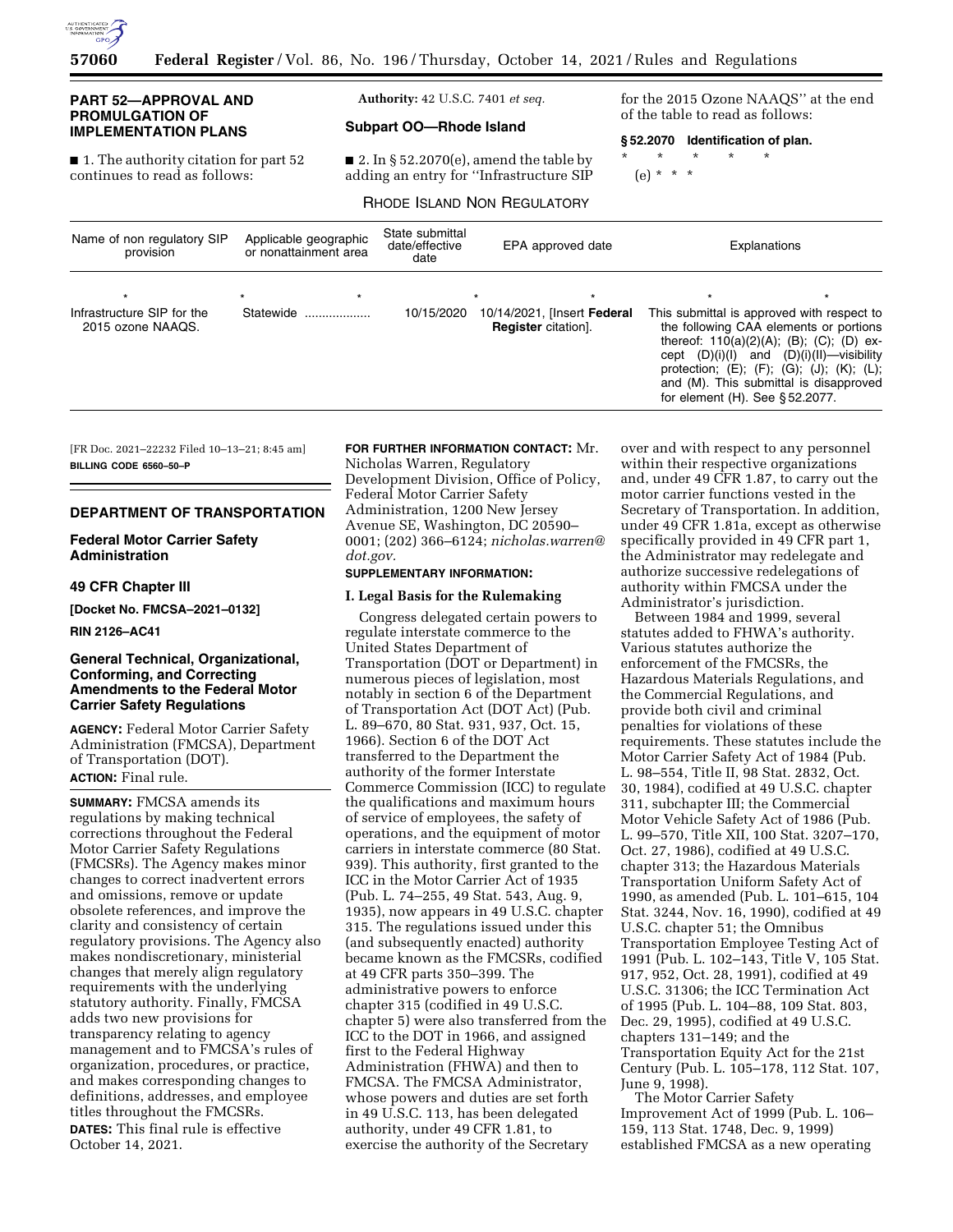administration within DOT, effective January 1, 2000. The motor carrier safety responsibilities previously assigned to both the ICC and FHWA are now assigned to FMCSA.

Congress expanded, modified, and amended FMCSA's authority in the Uniting and Strengthening America by Providing Appropriate Tools Required to Intercept and Obstruct Terrorism Act of 2001 (Pub. L. 107–56, 115 Stat. 272, Oct. 26, 2001); the Safe, Accountable, Flexible, Efficient Transportation Equity Act: A Legacy for Users (SAFETEA–LU) (Pub. L. 109–59, 119 Stat. 1144, Aug. 10, 2005); the SAFETEA–LU Technical Corrections Act of 2008 (Pub. L. 110– 244, 122 Stat. 1572, June 6, 2008); the Moving Ahead for Progress in the 21st Century Act (MAP–21) (Pub. L. 112– 141, 126 Stat. 405, July 6, 2012); and the Fixing America's Surface Transportation Act (Pub. L. 114–94, 129 Stat. 1312, Dec. 4, 2015).

The specific regulations amended by this rule are based on the statutes detailed above. Generally, the legal authority for each of those provisions was explained when the requirement was originally adopted and is noted at the beginning of each part in title 49 of the Code of Federal Regulations (CFR).

The Administrative Procedure Act (APA) specifically provides exceptions to its notice and comment rulemaking procedures when an agency finds there is good cause to dispense with them, and incorporates the finding, and a brief statement of reasons therefore, in the rules issued (5 U.S.C. 553(b)(3)(B)). Good cause exists when an agency determines that notice and public comment procedures are impractical, unnecessary, or contrary to the public interest. The amendments made in this final rule primarily correct inadvertent errors and omissions, remove or update obsolete references, and make minor language changes to improve clarity and consistency. Some changes relate to previous changes that were statutorily mandated or align regulatory requirements with the underlying statutory authority. In accommodating those changes, the Agency is performing nondiscretionary, ministerial acts. The technical amendments do not impose any material new requirements or increase compliance obligations. For these reasons, FMCSA finds good cause that notice and public comment on this final rule are unnecessary.

Moreover, the amendment adding a separation of functions provision in new § 390.8 and almost all of this rule's amendments to definitions, addresses, and employee titles throughout the FMCSRs concern an additional exception to the APA's notice and

comment rulemaking procedures for ''rules of agency organization, procedure, or practice'' (5 U.S.C. 553(b)(3)(A)). These amendments are, therefore, excepted from the notice and public comment requirements. Further, the APA does not apply to matters ''relating to agency management or personnel'' (5 U.S.C. 553(a)(2)); therefore, the notice and comment rulemaking procedures do not apply to the delegations provision in new § 390.4.

The APA also allows agencies to make rules effective immediately with good cause (5 U.S.C. 553(d)(3)), instead of requiring publication 30 days prior to the effective date. For the reasons already stated, FMCSA finds there is good cause for this rule to be effective immediately.

The Agency is aware of the regulatory requirements concerning public participation in FMCSA rulemaking (49 U.S.C. 31136(g)). These requirements pertain to certain major rules,<sup>1</sup> but, because this final rule is not a major rule, they are not applicable.

#### **II. Section-by-Section Analysis**

This section-by-section analysis describes the changes to the regulatory text in numerical order.

#### *A. Part 365—Rules Governing Applications for Operating Authority*

Sections 365.101 (Suspended) and 365.101T Applications Governed by These Rules 2

FMCSA revises paragraph (h) of §§ 365.101 (Suspended) and 365.101T to reflect the termination of the North American Free Trade Agreement and the adoption of the United States-Mexico-Canada Agreement (USMCA), which came into effect July 1, 2020. This amended provision is consistent with USMCA Annex I—United States

2On January 17, 2017, FMCSA suspended certain regulations relating to the electronic Unified Registration System and delayed their effective date indefinitely (82 FR 5292). The suspended regulations were replaced by temporary provisions that contain the requirements in place on January 13, 2017. Section 365.101 was one of the sections suspended and § 365.101T, which is currently in effect, was one of the replacement sections added (82 FR 5299).

(p. 9) and existing § 365.501(b), which reference the prohibition against a Mexico-domiciled motor carrier from providing point-to-point transportation services, including express delivery services, within the United States for goods other than international cargo.

*B. Part 368—Application for a Certificate of Registration To Operate in Municipalities in the United States on the United States-Mexico International Border or Within the Commercial Zones of Such Municipalities* 

Sections 368.8 (Suspended) and 368.8T Appeals 3

Recent vacancies and organizational changes that affected the titles of FMCSA employees and office names underscored the need for FMCSA to add flexibility to redelegate functions internally according to organizational needs. FMCSA simplifies many sections across various parts of the CFR to remove or otherwise update references to specific titles or offices and replace them with ''FMCSA'' and, where necessary to ensure adequate mail routing, an ''ATTN'' line showing the subject matter of the petition or request. In §§ 368.8 (Suspended) and 368.8T, FMCSA removes the references to ''the Director'' and replaces them with ''FMCSA'' and replaces ''the Director, Office of Data Analysis and Information Systems'' with an address and ATTN: line (''FMCSA, ATTN: § 368.8 Appeal, 1200 New Jersey Avenue SE, Washington, DC 20590,''). These changes relate to agency management and do not affect the procedural rights of persons outside FMCSA; therefore, they are excepted from notice and comment by 5 U.S.C. 553(a)(2).

## *C. Part 380—Special Training Requirements*

## Section 380.603 Applicability

FMCSA replaces ''veterans'' with ''military personnel'' in paragraph (a)(3). This conforming change ensures consistency with § 383.77, which is referenced in paragraph (a)(3). The term ''military personnel'' is used in § 383.77, and the word ''veterans'' does not appear in that section. This change ensures that paragraph (a)(3) uses the correct term when referencing the requirements under § 383.77.

<sup>1</sup>A ''major rule'' means any rule that the Administrator of the Office of Information and Regulatory Affairs of the Office of Management and Budget finds has resulted in or is likely to result in (a) an annual effect on the economy of \$100 million or more; (b) a major increase in costs or prices for consumers, individual industries, Federal agencies, State agencies, local government agencies, or geographic regions; or (c) significant adverse effects on competition, employment, investment, productivity, innovation, or on the ability of United States-based enterprises to compete with foreignbased enterprises in domestic and export markets (5 U.S.C. 804(2)).

<sup>3</sup>See Note 2. Section 368.8 was another one of the sections suspended by the January 17, 2017 final rule, and § 368.8T, which is currently in effect, was another one of the replacement sections added (82 FR 5304).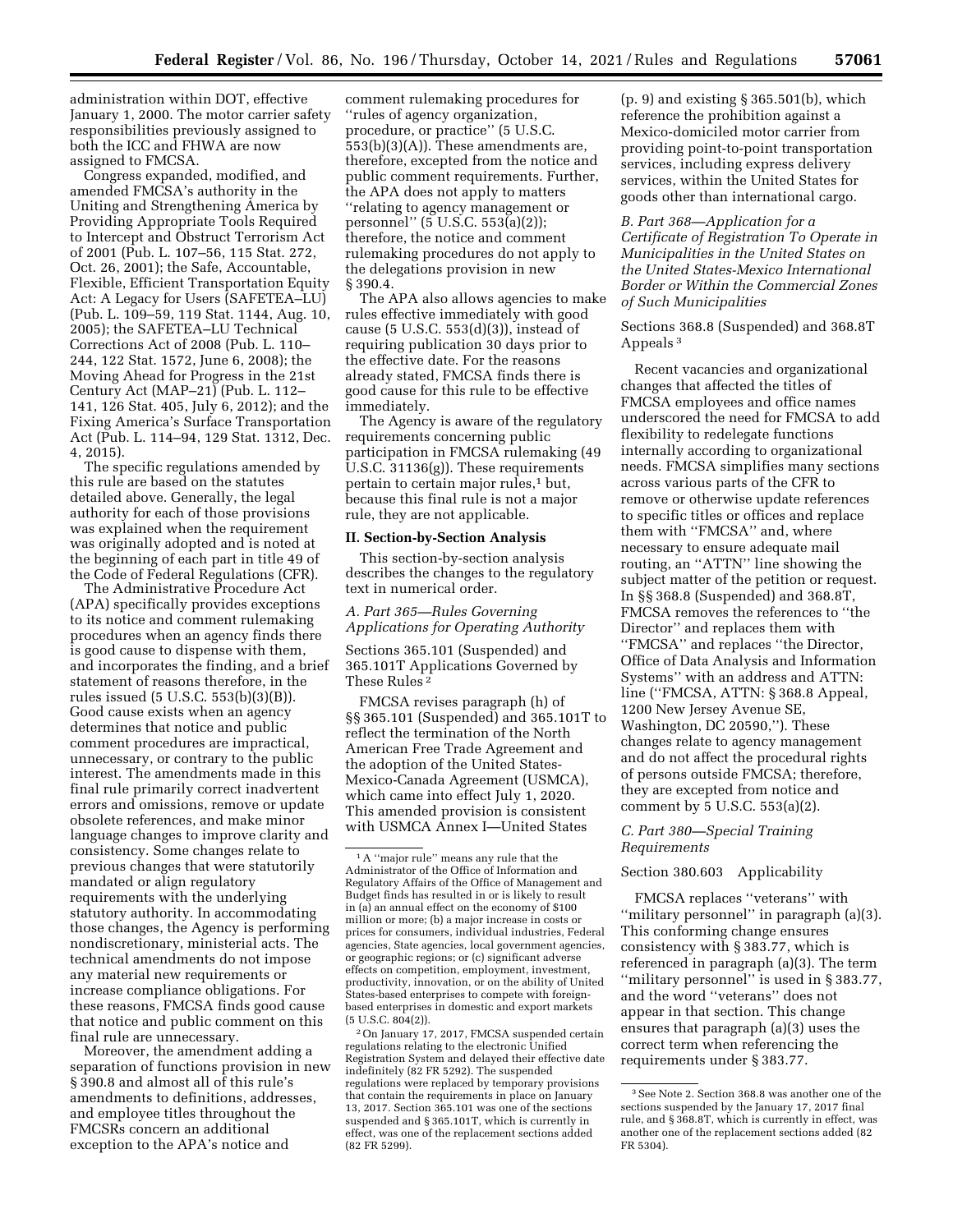Section 380.723 Removal From Training Provider Registry: Procedure

As discussed in section II.C., above, FMCSA simplifies many sections across various parts of the CFR to remove or otherwise update references to specific titles or offices to provide greater flexibility in delegations. In paragraph (a) of this section, FMCSA replaces ''FMCSA's Director, Office of Carrier, Driver, and Vehicle Safety Standards (Director)'' with ''FMCSA, ATTN: Training Provider Registry Removal, 1200 New Jersey Avenue SE, Washington, DC 20590.'' Throughout paragraphs (c) and (f), FMCSA replaces ''the Director'' and ''The Director'' with "FMCSA." In the introductory text of paragraph (d), FMCSA replaces ''the FMCSA Associate Administrator for Policy (Associate Administrator)'' with an address and ATTN: line (''FMCSA, ATTN: § 380.723 Training Provider Registry Removal Proceedings, 1200 New Jersey Avenue SE, Washington, DC 20590,'') and throughout the rest of paragraph (d) replaces the shorthand references to ''The Associate Administrator'' and ''the Associate Administrator'' with ''FMCSA.''

Section 380.725 Documentation and Record Retention

FMCSA removes paragraph (b)(4), which currently requires all training providers on the Training Provider Registry (TPR) to retain the Training Provider Registration Form submitted to the TPR (see 81 FR 88732, Dec. 8, 2016). This revision reflects that FMCSA recognizes there is a duplicative record keeping requirement because the TPR will retain the same information provided on the Training Provider Registration Form, both as submitted under § 380.703 and as updated under § 380.719. This amendment simply eliminates that duplicative record keeping requirement.

Appendix B to Part 380—Class B—CDL Training Curriculum

In Unit B1.1.6 Backing and Docking, FMCSA removes the word ''combination,'' which was inadvertently included. The subject of appendix B is Class B training and Class B vehicles are not combination vehicles.

## *D. Part 381—Waivers, Exemptions, and Pilot Programs*

Section 381.200 What is a waiver?

FMCSA amends paragraph (c) to more closely align its language with the statutory language in 49 U.S.C. 31315(a)(3), which provides that the Secretary may grant a waiver (after making the specified determination)

''for nonemergency and unique events.'' The current language in paragraph (c), ''for unique, non-emergency events,'' implies that waivers are available only for events that are both unique and nonemergency in nature. This amendment is necessary to ensure consistency of interpretation and clarify that FMCSA has the authority to grant waivers under either circumstance.

## *E. Part 382—Controlled Substances and Alcohol Use and Testing*

## Section 382.107 Definitions

In the definition of *Consortium/Third party administrator (C/TPA)* in § 382.107, FMCSA adds the phrase ''except as provided in § 382.705(c)'' after ''for purposes of this part.'' The Agency makes this change to conform the definition of *C/TPA* to the requirement, set forth in § 382.705(c), that a C/TPA acting on behalf of a selfemployed driver is acting as an ''employer'' when reporting that driver's drug and alcohol violations to the Clearinghouse, and is therefore ultimately responsible for compliance with the reporting requirements in § 382.705(b). The sentence now provides that C/TPAs are not employers for purposes of the part, except as provided in § 382.705(c).

#### Section 382.305 Random Testing

This amendment relates to the higher minimum annual percentage rate for random controlled substances testing made effective for all testing in 2020 and later. FMCSA amends § 382.305(b)(2) to reflect that the minimum annual percentage rate for random controlled substances testing shall be 50 percent of the average number of driver positions, as it has been effective since January 1, 2020. On December 27, 2019 (84 FR 71527), FMCSA announced the increase of the minimum annual percentage rate for random controlled substances testing for drivers of CMVs requiring a CDL from 25 percent of the average number of driver positions to 50 percent of the average number of driver positions, effective in calendar year 2020.

The FMCSA Administrator must increase the minimum annual random testing percentage rate when the data received under the reporting requirements for any calendar year indicate that the reported positive rate is equal to or greater than 1.0 percent. Based on the results of the 2018 FMCSA Drug and Alcohol Testing Survey, the positive rate for controlled substances random testing increased to 1.0

percent.4 As a result, the Agency increased the controlled substances minimum annual percentage rate for random controlled substances testing to 50 percent of the average number of driver positions. (84 FR 71528)

## Section 382.703 Driver Consent To Permit Access to Information in the Clearinghouse

FMCSA replaces the word ''and'' with ''or'' in paragraph (c). This amendment would correct the erroneous use of ''and'' in paragraph (c). Paragraph (a) provides that employers must obtain an employee's general consent before conducting a limited query of the Clearinghouse. Paragraph (b) provides that employers must obtain an employee's specific consent before conducting a full query of the Clearinghouse. The inadvertent use of the word ''and'' in paragraph (c) implies that employees are precluded from performing safety-sensitive functions only if they refuse to grant consent for both queries, rather than being precluded upon refusal to grant consent for either query as was originally intended. See 81 FR 87686, 87713 (''This section provides that no employer may obtain information about an individual from the Clearinghouse without that individual's express consent. It also provides that an employee cannot perform safetysensitive functions if he or she refuses to give this consent.'').

Section 382.717 Procedures for Correcting Information in the Database

As discussed in section II.C., above, FMCSA simplifies many sections across various parts of the CFR to remove or otherwise update references to specific titles or offices to provide greater flexibility in delegations. In paragraph (c) of this section, FMCSA replaces ''Office of Enforcement and Compliance, Attention: Drug and Alcohol Program Manager'' with ''ATTN: Drug and Alcohol Clearinghouse Petition for Review.'' In paragraph (f)(2), FMCSA replaces ''the Associate Administrator for Enforcement (MC–E)'' with ''FMCSA, ATTN: Drug and Alcohol Clearinghouse Administrative Review.'' Finally, in paragraph (f)(4), FMCSA replaces the shorthand reference to ''The Associate Administrator's'' with ''FMCSA's.''

<sup>4</sup>FMCSA, Results from the 2018 Drug and Alcohol Testing Survey (Dec. 2019), available at *[https://www.fmcsa.dot.gov/sites/fmcsa.dot.gov/](https://www.fmcsa.dot.gov/sites/fmcsa.dot.gov/files/2019-12/RRA-19-015%28b%29-Drug_and_Alcohol_Survey_Results_FINAL-508C.pdf)  [files/2019-12/RRA-19-015%28b%29-Drug](https://www.fmcsa.dot.gov/sites/fmcsa.dot.gov/files/2019-12/RRA-19-015%28b%29-Drug_and_Alcohol_Survey_Results_FINAL-508C.pdf)*\_*and*\_ *Alcohol*\_*Survey*\_*Results*\_*[FINAL-508C.pdf.](https://www.fmcsa.dot.gov/sites/fmcsa.dot.gov/files/2019-12/RRA-19-015%28b%29-Drug_and_Alcohol_Survey_Results_FINAL-508C.pdf)*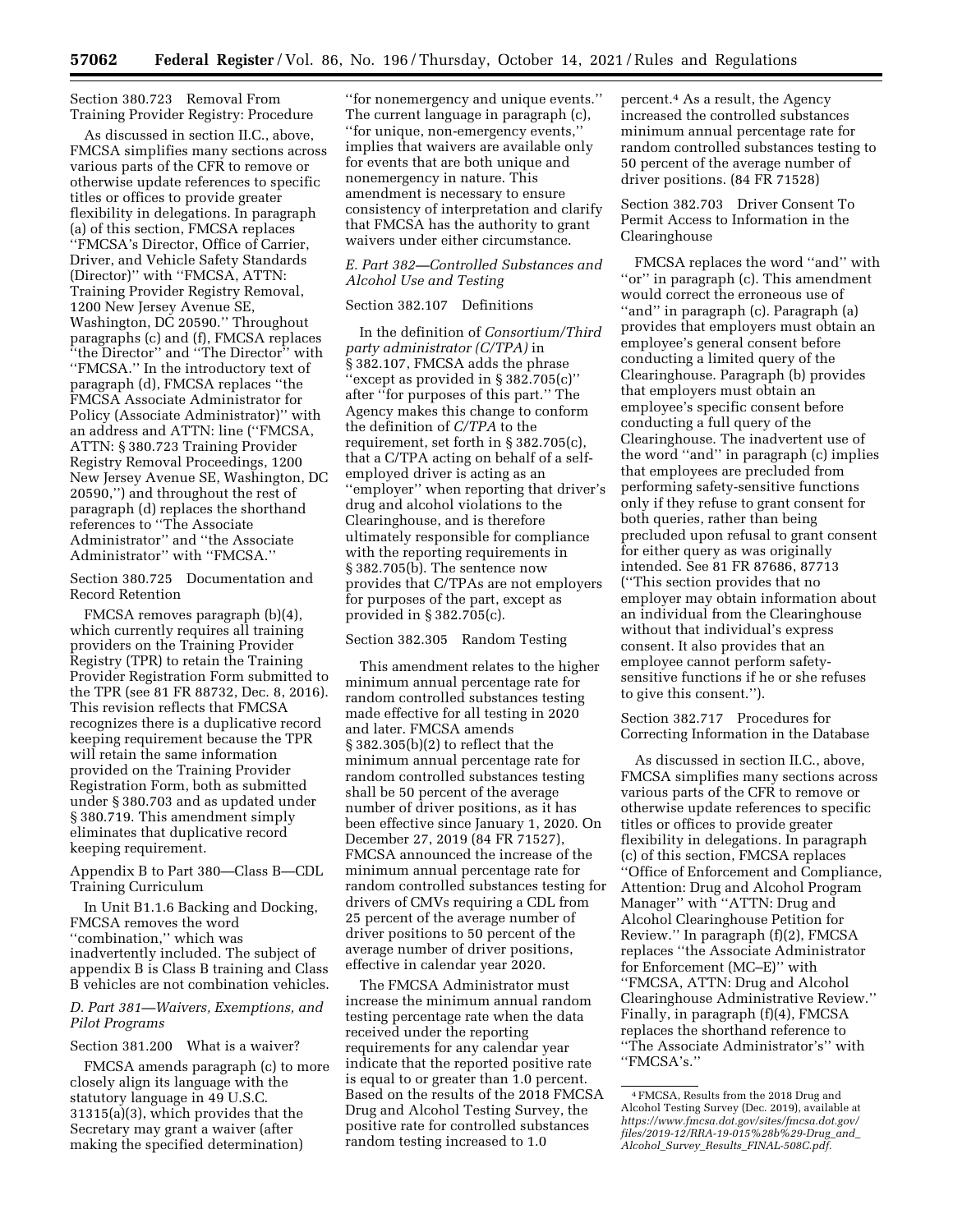## *F. Part 383—Commercial Driver's License Standards; Requirements and Penalties*

#### Section 383.71 Driver Application and Certification Procedures

FMCSA removes paragraph (a)(1), removes the introductory text from paragraph (a)(2), and renumbers paragraphs (a)(2)(i) through (ix) as paragraphs (a)(1) through (9). These revisions remove requirements relating to commercial learner's permit applications submitted prior to July 18, 2015, which are no longer necessary. These revisions will clarify and streamline the section by removing requirements that are out-of-date.

#### Section 383.73 State Procedures

FMCSA revises the introductory text to paragraph (a), removes paragraph (a)(1), removes the introductory text from paragraph (a)(2), renumbers paragraphs (a)(2)(i) through (vii) as paragraphs (a)(1) through (7), and renumbers paragraphs (a)(7)(A) and (B) as paragraphs (a)(7)(i) and (ii). These changes remove requirements relating to commercial learner's permit issued prior to July 18, 2015, similar to the changes above in § 383.71. FMCSA also updates cross-references to § 383.71 to reflect the changes in that section above.

FMCSA replaces ''CMV'' with ''CDL'' in paragraphs (o)(4)(i)(A)(*1*) and (*2*). This amendment corrects an inadvertent error in the terminology used in this section. A ''CDL downgrade'' involves the State removing the ''CDL'' privilege from the driver license, not the ''CMV'' privilege. See 49 CFR 383.5 (definition of *CDL Downgrade,* paragraph 4).

FMCSA replaces ''insure'' with ''ensure'' in paragraph (o)(5). This revision corrects an inadvertent word choice error. The word ''insure'' generally means to cover something with insurance, while the word ''ensure'' generally means to make sure something happens. It is clear from the context of the last sentence in paragraph (o)(5) that ''ensure'' is the word with the intended meaning.

#### *G. Part 385—Safety Fitness Procedures*

Sections 385.15 Administrative Review and 385.423 Does a motor carrier have a right to an administrative review of a denial, suspension, or revocation of a safety permit?

Under 49 U.S.C. 113(e) and 49 CFR 386.1(a), the Chief Safety Officer is the Assistant Administrator of FMCSA. To be consistent with other sections within the FMCSRs, FMCSA replaces the term ''Chief Safety Officer'' with ''Assistant Administrator'' throughout §§ 385.15

and 385.423. In addition, in § 385.15(c), FMCSA adds a comma after ''Assistant Administrator'' and ''ATTN: Adjudications Counsel'' to clarify that requests for administrative review under this section should be directed to FMCSA's Adjudications Counsel to ensure that these requests are promptly received by the appropriate office for processing. This practice is consistent with other proceedings before the Assistant Administrator. See 49 CFR 383.52(c), 385.423(c), 385.911(e), 385.915(f), and 386.73(g). These updates are merely intended to provide greater clarity and transparency; they do not change existing authorities or practices.

Sections 385.113 Administrative Review and 385.711 Administrative Review

As discussed in section II.C., above, FMCSA simplifies many sections across various parts of the CFR to remove or otherwise update references to specific titles or offices to provide greater flexibility in delegations. In §§ 385.113(b) and 385.711(b), FMCSA replaces ''the Associate Administrator for Enforcement and Program Delivery (MC–E), Federal Motor Carrier Safety Administration'' and the same text without the ''(MC–E)'' routing designation with ''FMCSA'' and an ATTN: line (''FMCSA, ATTN: § 385.113 Request for Administrative Review''). In §§ 385.113(d) and 385.711(d), FMCSA replaces ''The Associate Administrator's'' with ''FMCSA's.''

Sections 385.903 Definitions and 385.1003 Definitions

As part of the effort (discussed in section II.C., above) to update references to specific titles or offices and provide greater flexibility in delegations, FMCSA amends the definition of the term *Agency Official* in §§ 385.903 and 385.1003. The term was defined in both sections to mean ''the Director of FMCSA's Office of Enforcement and Compliance or his or her designee'' but is now amended to mean ''the FMCSA employee with delegated authority under this subpart.''

#### *H. Part 386—Rules of Practice for FMCSA Proceedings*

#### Section 386.2 Definitions

In § 386.2, FMCSA revises the definition of *Assistant Administrator* to use language that is consistent with the new definition of *Assistant Administrator* in §§ 390.5 (Suspended) and 390.5T. In addition, FMCSA replaces the term *Decisionmaker* in § 386.2 with *Agency decisionmaker,*  which is the term used throughout part 386, and clarifies that the Agency

decisionmaker makes the final decision for all administrative proceedings under part 386, not merely civil penalty proceedings. See, *e.g.,* 49 CFR 386.73(g)(9). Finally, FMCSA revises the definition of *Field Administrator* by adding ''or an authorized delegee'' to the end of the definition, which is consistent with the clarification made to the definition of *Assistant Administrator* in this section (and in the new definition in §§ 390.5 (Suspended) and 390.5T). These updates are merely intended to provide greater clarity and transparency; they do not change existing authorities or practices.

Section 386.3 Separation of Functions

In § 386.3, FMCSA expands the application of its separation of functions provision in part 386 from civil penalty proceedings to also include proceedings under § 386.11, § 386.72, or § 386.73. This change streamlines the amendments made to part 386 in this rule because FMCSA would otherwise have needed to add a separation of functions provision to each of those sections, for clarity. This amendment codifies the separation of functions practices that FMCSA has maintained relating to these proceedings. FMSCA also adds a comma after the words ''Hearing Officer''.

Sections 386.11 Commencement of Proceedings, 386.48 Medical Records and Physicians' Reports, 386.71 Injunctions, 386.72 Imminent Hazard, and 386.73 Operations Out of Service and Record Consolidation Proceedings (Reincarnated Carriers)

As discussed in section II.C., above, FMCSA simplifies many sections across various parts of the CFR to remove or otherwise update references to specific titles or offices to provide greater flexibility in delegations. In §§ 386.11(a) introductory text and 386.48, FMCSA replaces ''the Director, Office of Carrier, Driver and Vehicle Safety Standards (MC–PS)'' with ''FMCSA.'' FMCSA also inserts ''FMCSA'' in lieu of ''the Chief Counsel'' (§ 386.71), ''the Director of the Office of Enforcement and Compliance or a Division Administrator, or his or her delegate,'' (§ 386.72(b)(1) introductory text), ''An FMCSA Field Administrator or the Director of FMCSA's Office of Enforcement and Compliance (Director)'' (§ 386.73(a) introductory text), and ''The Field Administrator or Director'' or ''the Field Administrator or Director'' (throughout § 386.73). Similarly, FMCSA replaces ''Field Administrator or Director'' with ''FMCSA official.''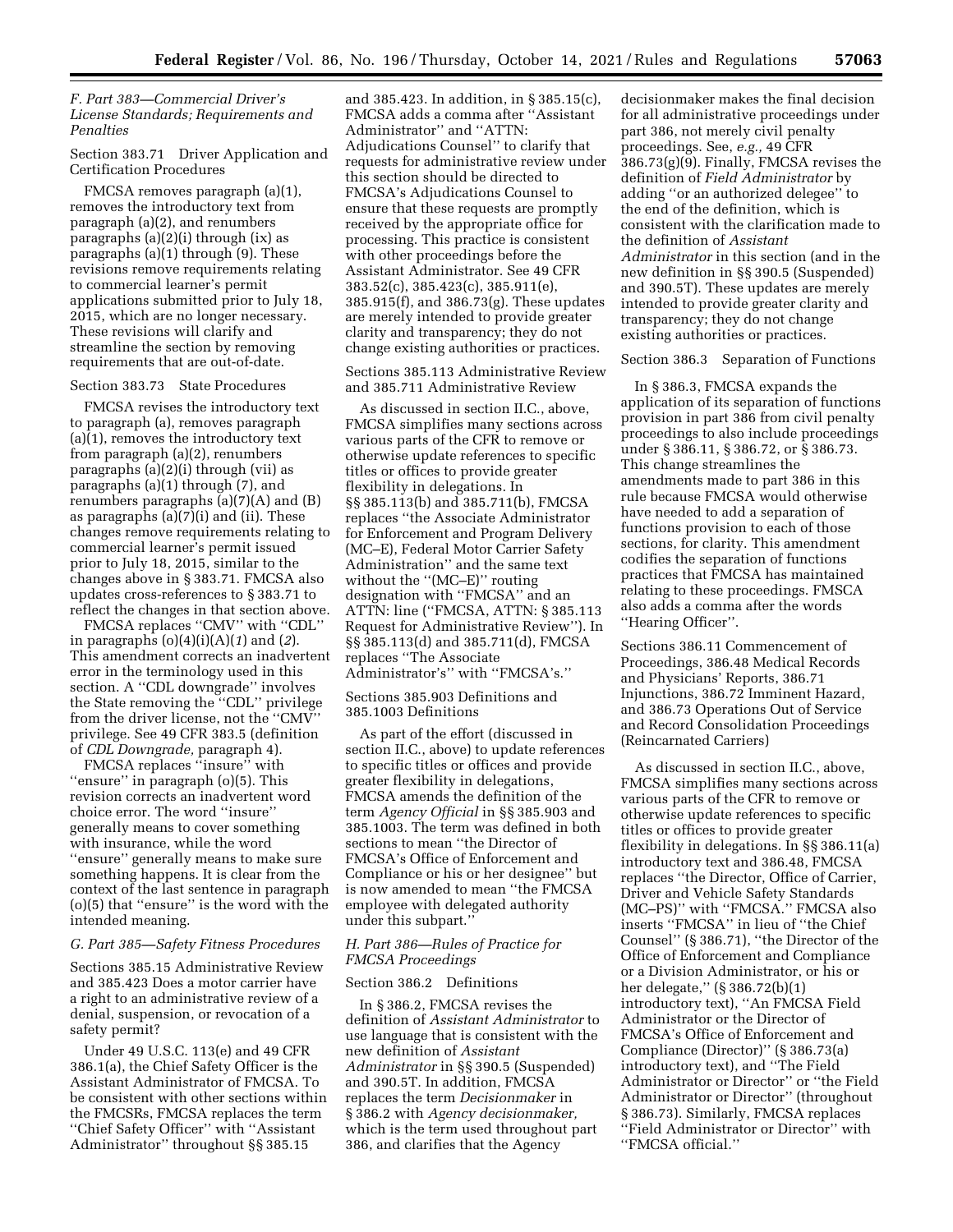Sections 386.83 Sanction for Failure To Pay Civil Penalties or Abide by Payment Plan; Operation in Interstate Commerce Prohibited and 386.84 Sanction for Failure To Pay Civil Penalties or Abide by Payment Plan; Suspension or Revocation of Registration

Under 49 U.S.C. 113(e) and 49 CFR 386.1(a), the Chief Safety Officer is the Assistant Administrator of FMCSA. To be consistent with other sections within the FMCSRs, FMCSA replaces the term ''Chief Safety Officer'' with ''Assistant Administrator'' in §§ 386.83(b)(2) and 386.84(b)(2). These updates are merely intended to provide greater clarity and transparency; they do not change existing authorities or practices.

## *I. Part 387—Minimum Levels of Financial Responsibility for Motor Carriers*

Section 387.9 Financial Responsibility, Minimum Levels

FMCSA revises the table in § 387.9. The table, as currently written, switches between ''in bulk,'' ''any quantity,'' and "in excess of 3,500 gallons." All of these terms refer to the definition of *In bulk*  in § 387.5. The table is revised to replace all these terms with ''in bulk'' throughout the table. This revision eliminates confusion and increases consistency by replacing a variety of similar terms with a singular, defined term throughout the table.

Sections 387.323 (Suspended) and 387.323T Electronic Filing of Surety Bonds, Trust Fund Agreements, Certificates of Insurance and Cancellations 5

FMCSA revises paragraph (c) of § 387.323 (Suspended) and 387.323T to reflect an updated link for filings that are transmitted online. Filers should use the updated link at *[https://li-public.fmcsa.dot.gov.](https://li-public.fmcsa.dot.gov)* 

## *J. Part 390—Federal Motor Carrier Safety Regulations; General*

#### Section 390.3T General Applicability

In § 390.3T, FMCSA removes the reference date in the introductory text of paragraph (h). The introductory text of paragraph (h) states that certain provisions apply to intermodal equipment providers ''[o]n and after December 17, 2009.'' This reference date is over 11 years old and can be safely removed without changing the requirements in paragraph (h).

Section 390.4 Delegations and Redelegations of Authority of FMCSA Employees To Perform Assigned Actions or Duties

New § 390.4 clarifies internal delegations of authority and assignments of responsibility within FMCSA and does not affect the procedural rights of persons outside FMCSA. As such, the clarifications are rules related to management and personnel. 5 U.S.C. 553(a)(2). Moreover, these clarifications relate solely to agency organization, procedure, or practice and do not constitute a substantive rule. 5 U.S.C. 553(b)(3)(A). These changes do not affect the regulatory requirements imposed upon regulated entities. Therefore, they are excepted from notice and comment. Clarifying the responsibilities for personnel delegated authority in agency regulations is an internal management function. See *United States* v. *Saunders,*  951 F.2d 1065, 1068 (9th Cir. 1991) (delegations of authority have ''no legal impact on, or significance for, the general public,'' and ''simply effect[ ] a shifting of responsibilities wholly internal to the Treasury Department''); *Lonsdale* v. *United States,* 919 F.2d 1440, 1446 (10th Cir. 1990) (''APA does not require publication of [rules] which internally delegate authority to enforce the Internal Revenue laws'').

It should be noted, however, that the decision to memorialize some internal agency management procedures in regulation does not limit an agency's general authority, without changing rule text, to establish or make changes to other internal agency management procedures (*i.e.,* those not already memorialized in regulation).

Sections 390.5 (Suspended) and 390.5T Definitions<sup>6</sup>

In §§ 390.5 (suspended) and 390.5T, FMCSA adds a definition of the term *Assistant Administrator* to clarify that references to the Assistant Administrator may include an individual who has been delegated the authority of the Assistant Administrator.

FMCSA modifies the definition of *Emergency* in these sections by replacing, in paragraph (1), ''the FMCSA Field Administrator for the geographical area in which the occurrence happens'' with ''FMCSA.'' As discussed in section II.C., above, FMCSA simplifies many sections across various parts of the CFR to remove or otherwise update

references to specific titles or offices to provide greater flexibility in delegations. This edit conforms and relates to the edits made to §§ 390.23 and 390.25, as discussed below.

In addition, FMCSA modifies the definition of *Exempt intracity zone* by replacing the reference to ''appendix F of subchapter B of this chapter'' with ''appendix A to part 372'' in both sections to reflect the new location of this appendix per the redesignation edits in chapter III, subchapter B. The redesignation of this appendix is discussed further in Section II.P, below.

FMCSA also adds a definition of *Field Administrator* identical to the revised definition of that term in § 386.2, which has been slightly modified to clarify that the actions or duties assigned to the Field Administrator may be carried out by an authorized delegee. This definition applies throughout 49 CFR chapter III, subchapter B, whereas the definition in § 386.2 applies only to part 386. Adding the definition of *Field Administrator* to § 390.5T clarifies that, throughout subchapter B, the term refers to the head of the Service Center, regardless of changes to the title of that position (*e.g.,* the head of the Service Center was previously the ''Field Administrator,'' but is now the ''Regional Field Administrator''), which is consistent with how the term has been applied in the context of § 386.2. These updates are merely intended to provide greater clarity and transparency; they do not change existing authorities or practices.

#### Section 390.8 Separation of Functions

In new § 390.8, FMCSA adds a separation of functions provision that applies to various administrative review proceedings under parts 380, 382, 390, 391, and 395. This amendment clarifies that FMCSA applies a separation of functions between Agency employees engaged in investigative or prosecutorial functions and the initial Agency determination, and those who participate or advise in the final Agency decision. This new section codifies separation of functions practices that FMCSA has maintained relating to these procedures. FMCSA adopts language similar to the language in §§ 385.21 and 386.3, which are the separation of functions provisions applicable to administrative reviews of safety ratings and proposed civil penalties, respectively.

Sections 390.23 Relief From Regulations and 390.25 Extension of Relief From Regulations—Emergencies

As discussed in section II.C., above, FMCSA simplifies many sections across

<sup>5</sup>See Note 2. Section 387.323 was another one of the sections suspended by the January 17, 2017 final rule, and § 387.323T, which is currently in effect, was another one of the replacement sections added (82 FR 5309).

 $^6\rm{See}$  Note 2. Section 390.5 was another one of the sections suspended by the January 17, 2017 final rule, and § 390.5T, which is currently in effect, was another one of the replacement sections added (82 FR 5309).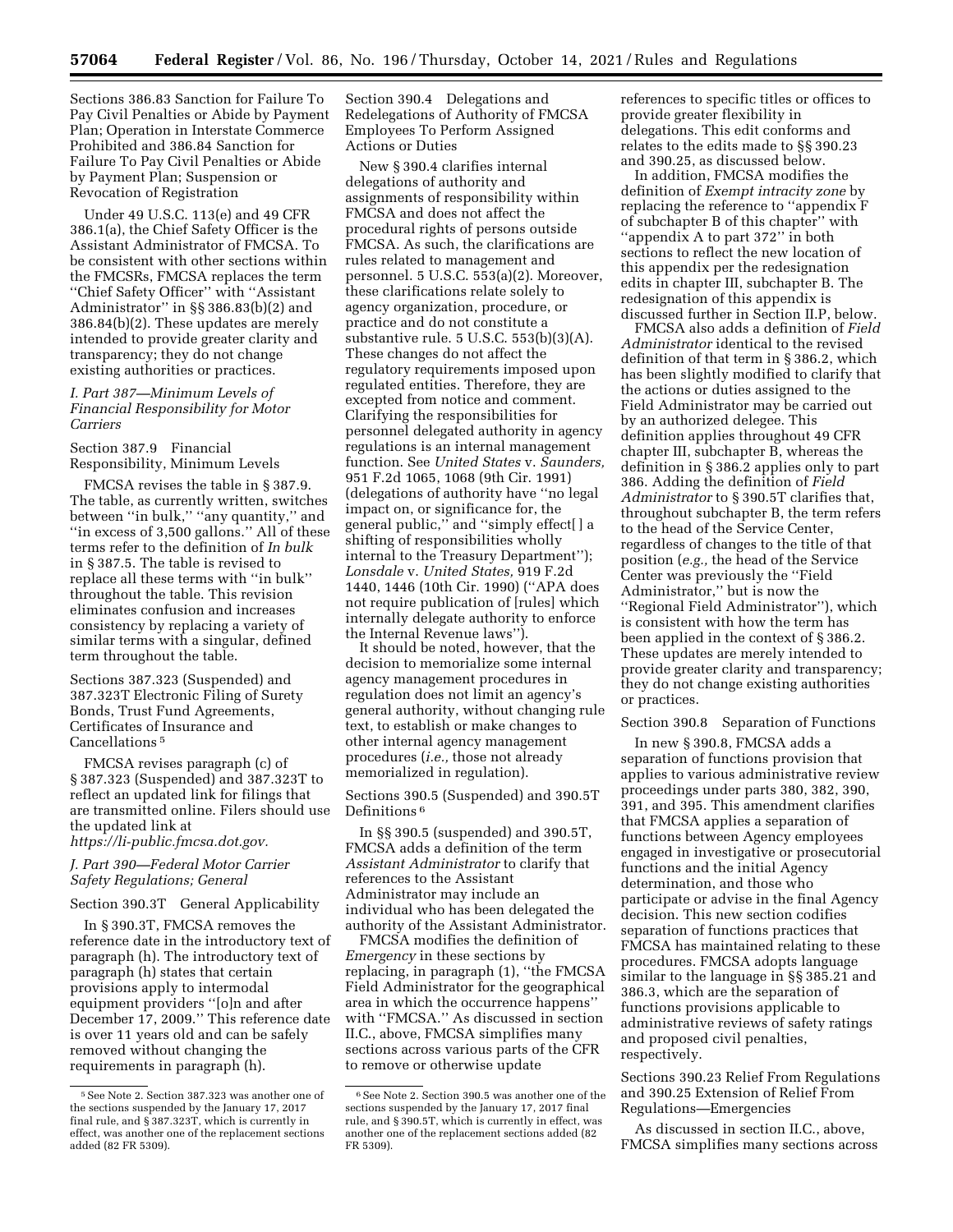various parts of the CFR to remove or otherwise update references to specific titles or offices to provide greater flexibility in delegations. In §§ 390.23(a)  ${\rm (paragnhs (a)(1)(i)(B), (a)(1)(ii)(A)},$  $(a)(2)(i)(B)$ , and  $(a)(2)(ii)$  and 390.25, FMCSA replaces ''The FMCSA Field Administrator'' and ''the FMCSA Field Administrator'' with ''FMCSA.''

Sections 390.115 Procedure for Removal From the National Registry of Certified Medical Examiners and 390.135 Procedure for Removal of a Certified VA Medical Examiner From the National Registry of Certified Medical Examiners

As discussed in section II.C., above, FMCSA simplifies many sections across various parts of the CFR to remove or otherwise update references to specific titles or offices to provide greater flexibility in delegations. In §§ 390.115(a) and 390.135(a), FMCSA replaces ''the FMCSA Director, Office of Carrier, Driver and Vehicle Safety Standards'' with ''FMCSA'' and an ATTN: line (''FMCSA, ATTN: Removal from National Registry of Certified Medical Examiners''). Similarly, in §§ 390.115(d) and 390.135(d), FMCSA replaces ''the FMCSA Associate Administrator for Policy'' with ''FMCSA'' and an ATTN: line (''FMCSA, ATTN: National Registry of Certified Medical Examiners—Request for Administrative Review'').

FMCSA also inserts ''FMCSA'' in lieu of ''the Director, Office of Carrier, Driver and Vehicle Safety Standards'' and its slight variation ''The Director, Office of Carrier, Driver and Vehicle Safety Standards'' throughout §§ 390.115 and 390.135. The table in the amendatory instructions for these sections identifies each paragraph where these changes occur. In §§ 390.115(c)(1)(i) and (ii) and 390.135(c)(1)(i) and (ii), FMCSA replaces this same title and the words that immediately follow (''finds it'') with "FMCSA finds it" so as to read (in the first of six instances) ''If FMCSA finds it has wholly relied on . . .'' rather than ''If the Director Office of Carrier, Driver and Vehicle Safety Standards finds *FMCSA* has wholly relied on . . .''. Finally, FMCSA inserts ''FMCSA'' in lieu of ''The Associate Administrator'' and its slight variation ''the Associate Administrator'' throughout §§ 390.115(d) and 390.135(d), as described in the table in the amendatory instructions for these sections.

*K. Part 391—Qualifications of Drivers and Longer Combination Vehicle (LCV) Driver Instructors* 

Sections 391.43 Medical Examination; Certificate of Physical Examination and 391.47 Resolution of Conflicts of Medical Evaluation

As discussed in section II.C., above, FMCSA simplifies many sections across various parts of the CFR to remove or otherwise update references to specific titles or offices to provide greater flexibility in delegations. In §§ 391.43(g)(5)(i)(A) and (B) and 391.47(c), (d)(1) and (2), and (f), FMCSA replaces ''the Director, Office of Carrier, Driver and Vehicle Safety Standards'' and its slight variant ''The Director, Office of Carrier, Driver and Vehicle Safety Standards'' with ''FMCSA.'' FMCSA also replaces the shorthand terms ''The Director'' and ''The Director's'' with ''FMCSA'' and ''FMCSA's'' in § 391.47(c) and (e), respectively.

Section 391.49 Alternative Physical Qualification Standards for the Loss or Impairment of Limbs

As discussed in section II.C., above, FMCSA simplifies many sections across various parts of the CFR to remove or otherwise update references to specific titles or offices to provide greater flexibility in delegations. In § 391.49(a),  $(g)$ ,  $(h)$ ,  $(j)(1)$ , and  $(k)$ , FMCSA removes the references to ''the Division Administrator, FMCSA,'' or to the ''The Division Administrator/State Director, FMCSA,'' as applicable, leaving only the references to FMCSA. In paragraph (b)(2), FMCSA specifies the application must be submitted to ''the SPE Certificate Program at the applicable FMCSA service center'' rather than ''the applicable field service center, FMCSA.'' In paragraphs (e)(1) introductory text, (e)(1)(i) and (ii), and (i), the Agency replaces ''Medical Program Specialist, FMCSA service center,'' ''Medical Program Specialist, FMCSA field service center,'' and ''Medical Program Specialist, FMCSA'' with ''SPE Certificate Program, FMCSA service center.'' In paragraph (j)(2), FMCSA simplifies ''the Division Administrator/State Director, FMCSA, for the State where the driver applicant has legal residence" to "FMCSA."

In addition, in  $\S 391.49(d)(1)$  after "A copy of the,'' FMCSA adds ''Medical Examination Report Form, MCSA–5875, documenting the.'' In paragraph (i)(7), FMCSA replaces ''medical examination report'' with ''Medical Examination Report Form, MCSA–5875.'' In paragraph (d)(2), FMCSA changes ''medical certificate'' to ''Medical

Examiner's Certificate, Form MCSA– 5876.'' These changes provide clarity and assist the reader by specifying the current forms required and adopted in 2015 (see 80 FR 22790, Apr. 23, 2015). In addition to the change above in paragraph (j)(2), the Agency replaces ''a Skill Performance Evaluation Program Specialist'' with ''an SPE Evaluator'' to be consistent with the terminology used in the program and to avoid confusion with an SPE Medical Program Specialist.

FMCSA removes the paragraph headings for paragraphs (b) and (e) to ensure consistency throughout the section. FMCSA also adds hyphens to the term ''co-applicants'' throughout the section and the term ''above-named'' in the form under paragraph (j)(2).

Section 391.51 General Requirements for Driver Qualification Files

In § 391.51, FMCSA makes edits to conform to the edits made to paragraph (a) of § 391.49, which § 391.51(b)(8) cross-references. Specifically, rather than state that the qualification file for a driver must include a ''Skill Performance Evaluation Certificate obtained from a Field Administrator, Division Administrator, or State Director issued in accordance with § 391.49,'' paragraph (b)(8) will refer to a ''Skill Performance Evaluation Certificate issued by FMCSA in accordance with § 391.49.'' This language is also structured to parallel the structure in the rest of the paragraph regarding a ''Medical Exemption document issued by a Federal medical program in accordance with part 381 of this chapter.''

Section 391.61 Drivers Who Were Regularly Employed Before January 1, 1971

FMCSA revises § 391.61 by changing the reference in that section from § 391.33 to § 391.31. This revision corrects an earlier mistake when FHWA inadvertently changed the reference in § 391.61 from § 391.31 to § 391.33. When § 391.61 was adopted in 1971, the regulation referenced § 391.31 (35 FR 6458, 6466, Apr. 22, 1970).

On January 27, 1997, FHWA proposed to eliminate the requirement for a road test in § 391.31 and stated the removal of the regulation affects § 391.61 (62 FR 3855, 3858). There was no discussion of changes made to § 391.61 (see 62 FR 3859). In the June 18, 1998 final rule, FHWA decided to retain § 391.31 and the road test requirement, but amended § 391.61 to include § 391.33 instead of § 391.31 in error (see 63 FR 33254, 33263–64, 33278).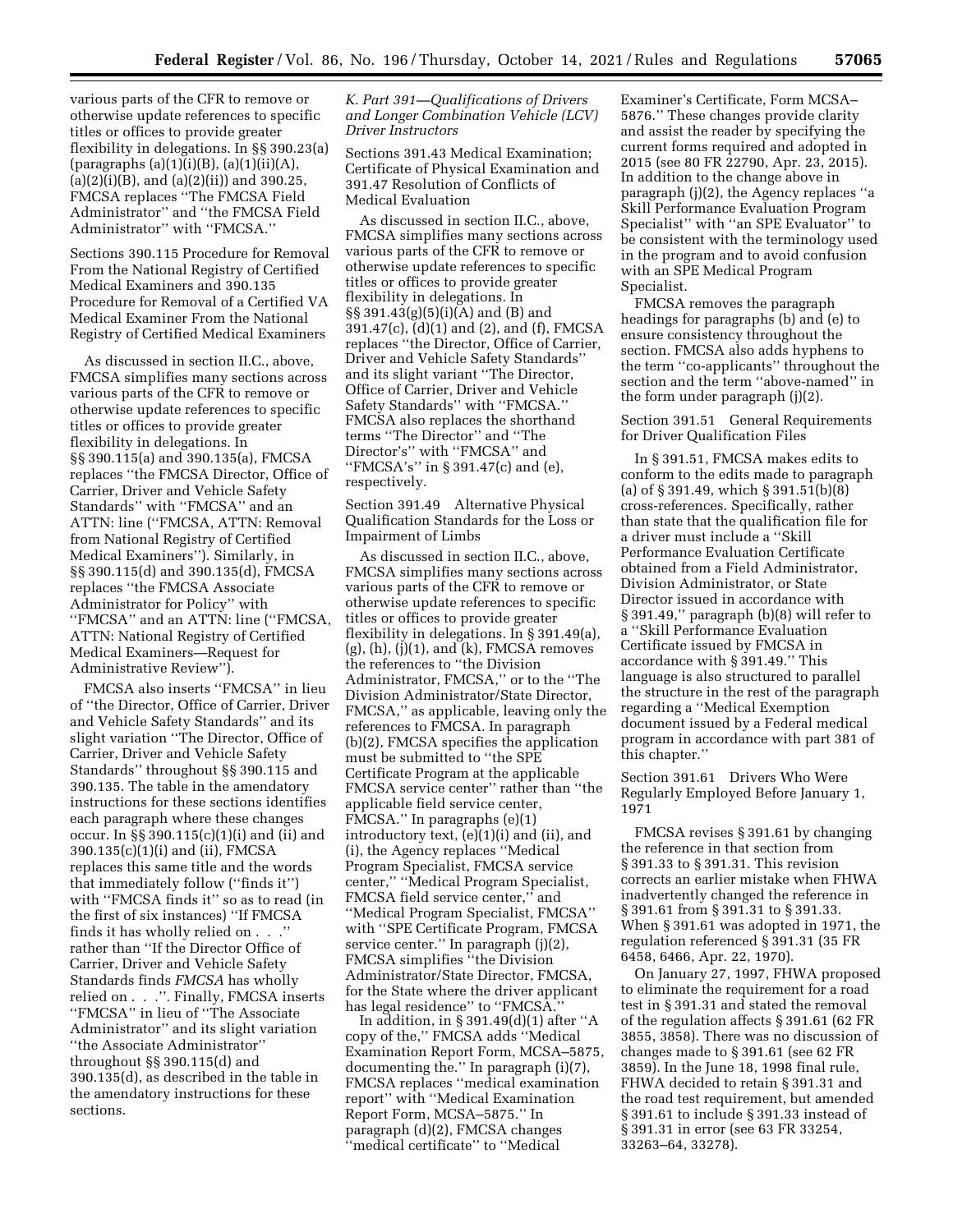## *L. Part 393—Parts and Accessories Necessary for Safe Operation*

Section 393.47 Brake Actuators, Slack Adjusters, Linings/Pads, and Drums/ Rotors

FMCSA amends this section in response to a December 17, 2018 petition for rulemaking from the Commercial Vehicle Safety Alliance (CVSA). After consulting with a major brake chamber supplier concerning the manufacturer's recommended adjustment limits for type 36 clamptype chambers, CVSA requested that FMCSA amend the FMCSRs to specify the correct readjustment limit for such chambers in § 393.47(e)(l) and appendix G, section 1. Brake System. CVSA noted its belief that the incorrect value was taken directly from the 2001 edition of Society for Automotive Engineers (SAE) standard J1817 (SAE J1817), which also contains the error, and informed FMCSA that SAE was in the process of correcting the error.

FMCSA has reviewed the February 2018 edition of SAE J1817 (as well as the June 2017 edition of SAE J2899) and confirmed that the readjustment limit for type 36 clamp-type brake chambers is 2.5 in. (63.5 mm.). The readjustment limits specified in the August 6, 2012 final rule (77 FR 46633, 46638) were based on the July 2001 SAE J1817 that had been incorporated by reference in § 393.7(b)(15) on August 15, 2005 (70 FR 48008, 48027). Because SAE has since corrected the error, FMCSA makes conforming amendments to the entries for type 36 clamp-type chambers in § 393.47(e)(l) and appendix G, section 1. Brake System. FMCSA has placed a copy of CVSA's 2018 petition in the docket for this rulemaking.

Section 393.71 Coupling Devices and Towing Methods, Driveaway-Towaway **Operations** 

FMCSA replaces ''insure'' with ''ensure'' throughout the section. This revision corrects an inadvertent word choice error and follows the rationale of the change to § 383.73 in section II.I., above.

*M. Part 395—Hours of Service of Drivers* 

## Section 395.13 Drivers Ordered Out of Service

In § 395.13, FMCSA replaces the words ''declared,'' ''declare,'' and ''declaring'' with ''ordered,'' ''order,'' and ''ordering,'' respectively, in both the text of the section and in the title of the section. Section 383.5 defines an out-ofservice "order" to include §§ 396.9, 395.13, 392.5, and 386.72. However, § 395.13 uses the word ''declared''

instead of ''ordered,'' which is inconsistent with §§ 392.5 and 386.72, both of which state ''order.'' These amendments would provide clarity and consistency; now § 395.13 will use ''ordered'' instead of ''declared'' to mirror the language of § 383.37(d), which provides when a driver or vehicle is subject to an out-of-service ''order.'' FMCSA also adds the word ''the'' before "motor carrier" in paragraph (d)(3).

Appendix A to Subpart B of Part 395 Functional Specifications for All Electronic Logging Devices (ELDs)

In reference sections 5.4.3, 5.4.4(b), and 5.4.4(d), FMCSA replaces ''the Director, Office of Carrier Driver, and Vehicle Safety Standards'' and its slight variants (one with a comma at the end and the other beginning with a capital ''t'' in ''The'') with simply ''FMCSA.'' FMCSA also inserts ''FMCSA'' in lieu of the shorthand version (''the Director'') in reference sections 5.4.4(c) and 5.4.4(d). In reference section 5.4.4.(b), FMCSA replaces ''the Associate Administrator for Policy'' with ''FMCSA, ATTN: ELD Removal— Request for Administrative Review.'' FMCSA also replaces ''The Associate Administrator'' (in reference sections 5.4.5(c) and (d)) and its slight variant ''the Associate Administrator'' (in reference section 5.4.5(c)) with ''FMCSA.''

In addition, in reference section 7.19 Engine Hours, FMCSA corrects a typographical error. Namely, FMCSA removes a comma from the stated range to ensure the value is within the required data length of 3–7 characters and the range for elapsed engine hours reflects the proper value.

## *N. Part 396—Inspection, Repair, and Maintenance*

Section 396.9 Inspection of Motor Vehicles and Intermodal Equipment in Operation

In § 396.9(c), FMCSA replaces the words ''declared'' and ''declare'' with "ordered," and "order," respectively, and replaces the word ''notice'' (in the phrase ''out-of-service notice'' with ''order'' (to read ''out-of-service order''). Section 383.5 defines an out-of-service ''order'' to include §§ 396.9, 395.13, 392.5, and 386.72. However, § 396.9 uses the word ''declared'' instead of ''ordered,'' which is inconsistent with §§ 392.5 and 386.72, both of which use the word ''order.'' These amendments provide clarity and consistency; § 396.9(c) will use ''ordered'' instead of ''declared'' to mirror the language of § 395.13, as modified in section II..M, above.

Sections 396.17 Periodic Inspection, 396.19 Inspector Qualifications, and 396.21 Periodic Inspection Recordkeeping Requirements

As further discussed in section II.P. below, FMCSA redesignates appendix G to subchapter B of chapter III (''Minimum Periodic Inspection Standards'') as appendix A to part 396. Accordingly, FMCSA amends §§ 396.17, 396.19, and 396.21 to change the crossreferences to ''appendix G of this subchapter'' and ''appendix G of this subchapter'' to reflect the new name and location of the appendix (*i.e.,* ''appendix A to part 396—. . .'').

## *O. Part 398—Transportation of Migrant Workers*

Section 398.4 Driving of Motor Vehicles

FMCSA replaces ''insure'' with ''ensure'' in paragraph (a). This revision corrects an inadvertent word choice error and follows the rationale of the change to § 383.73 in section II..I, above.

Section 398.7 Inspection and Maintenance of Motor Vehicles

FMCSA replaces ''insure'' with ''ensure'' in § 398.7. This revision corrects an inadvertent word choice error and follows the rationale of the change to § 383.73 in section II..I, above.

*P. Chapter III—Federal Motor Carrier Safety Administration, Department of Transportation, Subchapter B—Federal Motor Carrier Safety Regulations Appendix F to Subchapter B of Chapter III—Commercial Zones and Appendix G to Subchapter B of Chapter III— Minimum Periodic Inspection Standards* 

FMCSA currently has a number of appendices listed as appendices to subchapter B of chapter III that directly pertain to other parts of the CFR. FMCSA believes it would be beneficial to move two of those appendices, appendices F and G, to the parts of title 49 of the CFR to which they pertain. FMCSA implements these changes by redesignating appendix F as appendix A to part 372, and redesignating appendix G as appendix A to part 396.

FMCSA also makes amendments to the entry for type 36 clamp-type chambers in the ''Clamp-Type Brake Chambers'' table in section 1 of the newly redesignated appendix A to part 396 as discussed in section II.L.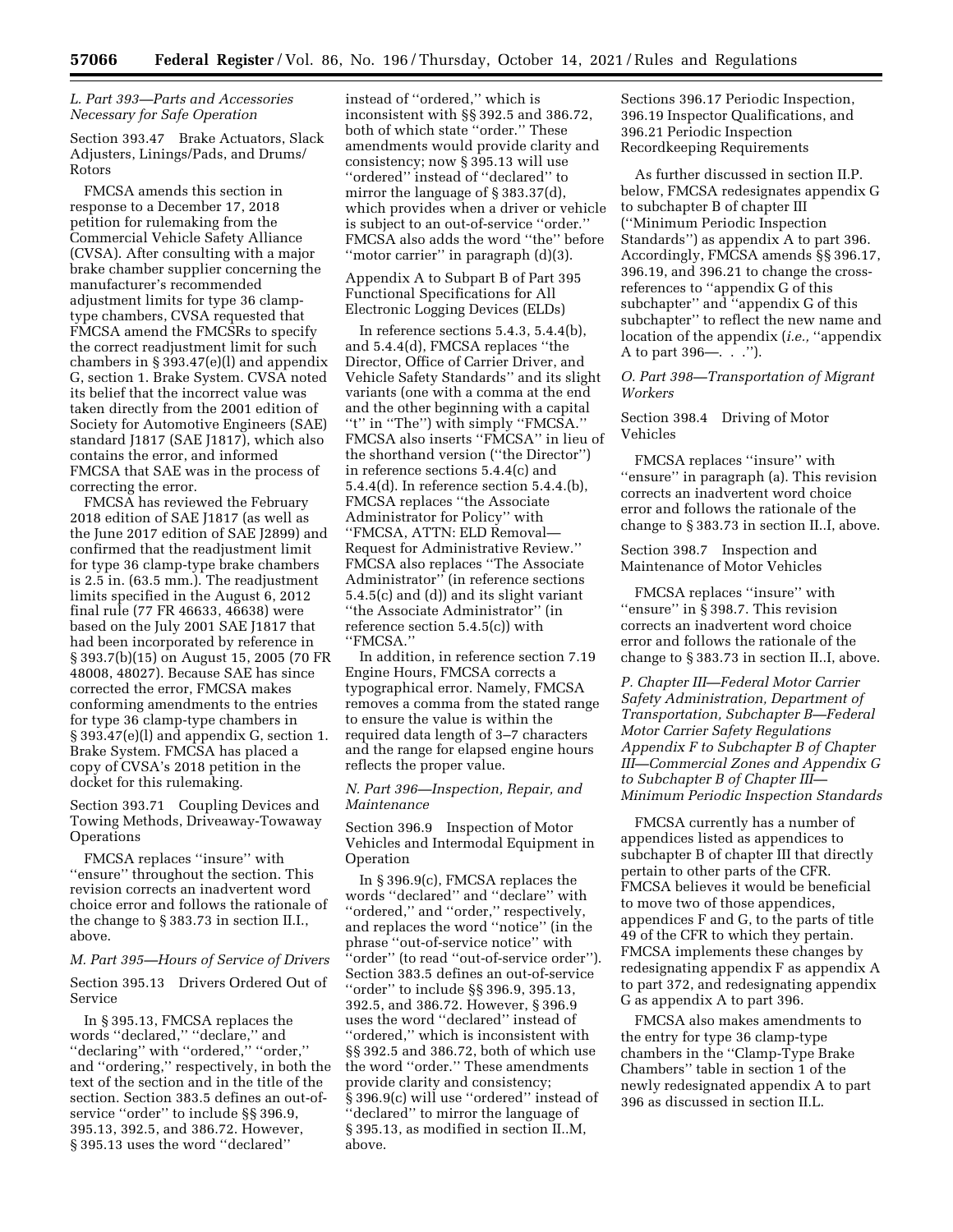## **III. Regulatory Analyses**

*A. Executive Order (E.O.) 12866 (Regulatory Planning and Review), E.O. 13563 (Improving Regulation and Regulatory Review), and DOT Regulatory Policies and Procedures* 

FMCSA has considered the impact of this final rule under E.O. 12866 (58 FR 51735, Oct. 4, 1993), Regulatory Planning and Review, E.O. 13563 (76 FR 3821, Jan. 21, 2011), Improving Regulation and Regulatory Review, and DOT's regulatory policies and procedures. The Office of Information and Regulatory Affairs within the Office of Management and Budget (OMB) determined that this final rule is not a significant regulatory action under section 3(f) of E.O. 12866, as supplemented by E.O. 13563, and does not require an assessment of potential costs and benefits under section 6(a)(3) of that Order. Accordingly, OMB has not reviewed it under that E.O.

The amendments made in this final rule primarily correct inadvertent errors and omissions, remove or update obsolete references, and make minor language changes to improve clarity and consistency. Some changes relate to previous changes that were statutorily mandated or merely align regulatory requirements with the underlying statutory authority. In accommodating those changes, the Agency is performing nondiscretionary, ministerial acts. Two new provisions relate to agency management and to FMCSA's rules of organization, procedures, or practice. None of the changes in this final rule imposes material new requirements or increases compliance obligations; therefore, this final rule imposes no new costs and a full regulatory evaluation is unnecessary.

#### *B. Congressional Review Act*

Pursuant to the Congressional Review Act (5 U.S.C. 801–808), the Office of Information and Regulatory Affairs designated this rule as not a ''major rule,'' as defined by 5 U.S.C. 804(2).

#### *C. Regulatory Flexibility Act (Small Entities)*

Under the Regulatory Flexibility Act of 1980 (5 U.S.C. 601–612), FMCSA is not required to complete a regulatory flexibility analysis because, as discussed earlier in the Legal Basis for the Rulemaking section, this action is not subject to notice and public comment under section 553(b) of the APA.

## *D. Assistance for Small Entities*

In accordance with section 213(a) of the Small Business Regulatory Enforcement Fairness Act of 1996 (Pub.

L. 104–121, 110 Stat. 857, Mar. 29, 1996), FMCSA wants to assist small entities in understanding this final rule so they can better evaluate its effects on themselves and participate in the rulemaking initiative. If the final rule will affect your small business, organization, or governmental jurisdiction and you have questions concerning its provisions or options for compliance; please consult the person listed under the **FOR FURTHER INFORMATION CONTACT** section of this final rule.

Small businesses may send comments on the actions of Federal employees who enforce or otherwise determine compliance with Federal regulations to the Small Business Administration's Small Business and Agriculture Regulatory Enforcement Ombudsman and the Regional Small Business Regulatory Fairness Boards. The Ombudsman evaluates these actions annually and rates each agency's responsiveness to small business. If you wish to comment on actions by employees of FMCSA, call 1–888–REG– FAIR (1–888–734–3247). DOT has a policy regarding the rights of small entities to regulatory enforcement fairness and an explicit policy against retaliation for exercising these rights.

## *E. Unfunded Mandates Reform Act of 1995*

The Unfunded Mandates Reform Act of 1995 (2 U.S.C. 1531–1538) requires Federal agencies to assess the effects of their discretionary regulatory actions. In particular, the Act addresses actions that may result in the expenditure by a State, local, or Tribal government, in the aggregate, or by the private sector of \$170 million (which is the value equivalent of \$100 million in 1995, adjusted for inflation to 2020 levels) or more in any 1 year. This final rule will not result in such an expenditure.

## *F. Paperwork Reduction Act (Collection of Information)*

This final rule contains no new information collection requirements under the Paperwork Reduction Act of 1995 (44 U.S.C. 3501–3520).

## *G. E.O. 13132 (Federalism)*

A rule has implications for federalism under section 1(a) of E.O. 13132 if it has ''substantial direct effects on the States, on the relationship between the national government and the States, or on the distribution of power and responsibilities among the various levels of government.'' FMCSA has determined that this rule will not have substantial direct costs on or for States, nor will it limit the policymaking

discretion of States. Nothing in this document preempts any State law or regulation. Therefore, this rule does not have sufficient federalism implications to warrant the preparation of a Federalism Impact Statement.

#### *H. Privacy*

The Consolidated Appropriations Act, 2005 (Pub. L. 108–447, 118 Stat. 2809, 3268, Dec. 8, 2004 (5 U.S.C. 552a note)), requires the Agency to conduct a privacy impact assessment of a regulation that will affect the privacy of individuals. Because this rule does not require the collection of personally identifiable information, the Agency is not required to conduct a privacy impact assessment.

The Privacy Act (5 U.S.C. 552a) applies only to Federal agencies and any non-Federal agency that receives records contained in a system of records from a Federal agency for use in a matching program.

The E-Government Act of 2002 (Pub. L. 107–347, sec. 208, 116 Stat. 2899, 2921, Dec. 17, 2002), requires Federal agencies to conduct a privacy impact assessment for new or substantially changed technology that collects, maintains, or disseminates information in an identifiable form. No new or substantially changed technology will collect, maintain, or disseminate information as a result of this rule. Accordingly, FMCSA has not conducted a privacy impact assessment.

#### *I. E.O. 13175 (Indian Tribal Governments)*

This rule does not have Tribal implications under E.O. 13175, Consultation and Coordination with Indian Tribal Governments, because it does not have a substantial direct effect on one or more Indian Tribes, on the relationship between the Federal Government and Indian Tribes, or on the distribution of power and responsibilities between the Federal Government and Indian Tribes.

## *J. National Environmental Policy Act of 1969*

FMCSA analyzed this rule pursuant to the National Environmental Policy Act of 1969 (42 U.S.C. 4321 *et seq.*) and determined this action is categorically excluded from further analysis and documentation in an environmental assessment or environmental impact statement under FMCSA Order 5610.1 (69 FR 9680, Mar. 1, 2004), Appendix 2, paragraphs 6.b and c. These Categorical Exclusions address minor corrections and regulations concerning internal agency functions, organization, or personnel administration such as those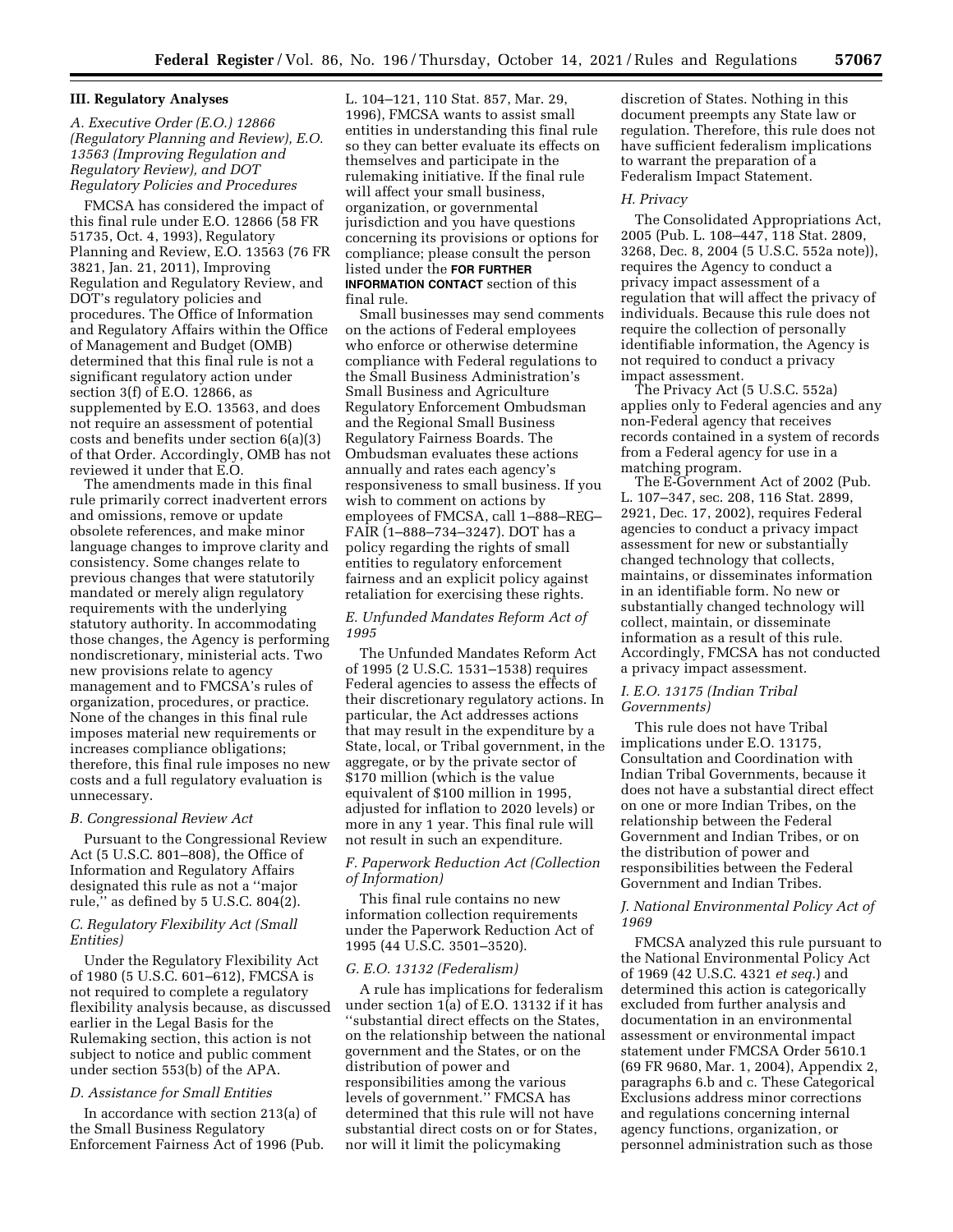found in this rulemaking. Therefore, preparation of an environmental assessment or environmental impact statement is not necessary.

## **List of Subjects**

### *49 CFR Part 365*

Administrative practice and procedure, Brokers, Buses, Freight forwarders, Maritime carriers, Mexico, Motor carriers, Moving of household goods.

#### *49 CFR Part 368*

Administrative practice and procedure, Mexico, Motor carriers.

#### *49 CFR Part 380*

Administrative practice and procedure, Highway safety, Motor carriers, Reporting and recordkeeping requirements.

#### *49 CFR Part 381*

Motor carriers.

## *49 CFR Part 382*

Administrative practice and procedure, Alcohol abuse, Drug abuse, Drug testing, Highway safety, Motor carriers, Penalties, Safety, Transportation.

#### *49 CFR Part 383*

Administrative practice and procedure, Alcohol abuse, Drug abuse, Drug testing, Highway safety, Motor carriers, Penalties, Safety, Transportation.

#### *49 CFR Part 385*

Administrative practice and procedure, Highway safety, Incorporation by reference, Mexico, Motor carriers, Motor vehicle safety, Reporting and recordkeeping requirements.

#### *49 CFR Part 386*

Administrative practice and procedure, Brokers, Freight forwarders, Hazardous materials transportation, Highway safety, Motor carriers, Motor vehicle safety, Penalties.

#### *49 CFR Part 387*

Buses, Freight, Freight forwarders, Hazardous materials transportation, Highway safety, Insurance, Intergovernmental relations, Motor carriers, Motor vehicle safety, Moving of household goods, Penalties, Reporting and recordkeeping requirements, Surety bonds.

## *49 CFR Part 390*

Highway safety, Intermodal transportation, Motor carriers, Motor vehicle safety, Reporting and recordkeeping requirements.

#### *49 CFR Part 391*

Alcohol abuse, Drug abuse, Drug testing, Highway safety, Motor carriers, Reporting and recordkeeping requirements, Safety, Transportation.

#### *49 CFR Part 393*

Highway safety, Motor carriers, Motor vehicle safety.

#### *49 CFR Part 395*

Highway safety, Motor carriers, Reporting and recordkeeping requirements.

#### *49 CFR Part 396*

Highway safety, Motor carriers, Motor vehicle safety, Reporting and recordkeeping requirements.

#### *49 CFR Part 398*

Highway safety, Migrant labor, Motor carriers, Motor vehicle safety, Reporting and recordkeeping requirements.

In consideration of the foregoing, FMCSA amends 49 CFR chapter III as set forth below:

## **Appendix F to Subchapter B of Chapter III [Transferred to Part 372 and Redesignated as Appendix A to Part 372]**

■ 1. Under the authority of 44 U.S.C. 1505 and 1510, appendix F to subchapter B of chapter III is transferred to part 372 and redesignated as appendix A to part 372.

## **Appendix G to Subchapter B of Chapter III [Transferred to Part 396 and Redesignated as Appendix A to Part 396]**

■ 2. Under the authority of 44 U.S.C. 1505 and 1510, appendix G to subchapter B of chapter III is transferred to part 396 and redesignated as appendix A to part 396.

## **PART 365—RULES GOVERNING APPLICATIONS FOR OPERATING AUTHORITY**

■ 3. The authority citation for part 365 continues to read as follows:

**Authority:** 5 U.S.C. 553 and 559; 49 U.S.C. 13101, 13301, 13901–13906, 13908, 14708, 31133, 31138, and 31144; 49 CFR 1.87.

- 4. Amend § 365.101 as follows:
- a. Lift the suspension of the section;
- b. Revise paragraph (h); and
- c. Suspend the section indefinitely. The revision reads as follows:

#### **§ 365.101 Applications governed by these rules.**

\* \* \* \* \* (h) Applications for Mexicodomiciled motor carriers to operate in

foreign commerce as common, contract or private motor carriers of property (including exempt items) between Mexico and all points in the United States. A Mexico-domiciled motor carrier may not provide point-to-point transportation services, including express delivery services, within the United States for goods other than international cargo.

\* \* \* \* \*

■ 5. Amend § 365.101T by revising paragraph (h) to read as follows:

#### **§ 365.101T Applications governed by these rules.**

\* \* \* \* \*

(h) Applications for Mexicodomiciled motor carriers to operate in foreign commerce as for-hire or private motor carriers of property (including exempt items) between Mexico and all points in the United States. A Mexicodomiciled motor carrier may not provide point-to-point transportation services, including express delivery services, within the United States for goods other than international cargo. \* \* \* \* \*

## **PART 368—APPLICATION FOR A CERTIFICATE OF REGISTRATION TO OPERATE IN MUNICIPALITIES IN THE UNITED STATES ON THE UNITED STATES-MEXICO INTERNATIONAL BORDER OR WITHIN THE COMMERCIAL ZONES OF SUCH MUNICIPALITIES**

■ 6. The authority citation for part 368 is revised to read as follows:

**Authority:** 49 U.S.C. 13301, 13902, 13908; Pub. L. 106–159, 113 Stat. 1748; and 49 CFR 1.87.

- 7. Amend § 368.8 as follows:
- a. Lift the suspension of the section;
- b. Revise the third sentence; and
- c. Suspend the section indefinitely. The revision reads as follows:

#### **§ 368.8 Appeals.**

\* \* \* The appeal must be filed with FMCSA, ATTN: § 368.8 Appeal, 1200 New Jersey Avenue SE, Washington, DC 20590, within 20 days of the date of the letter denying the application.

■ 8. Amend § 368.8T by revising the third and fourth sentences to read as follows:

## **§ 368.8T Appeals.**

\* \* \* The appeal must be filed with FMCSA, ATTN: § 368.8 Appeal, 1200 New Jersey Avenue SE, Washington, DC 20590, within 20 days of the date of the letter denying the application. The decision will be the final agency order.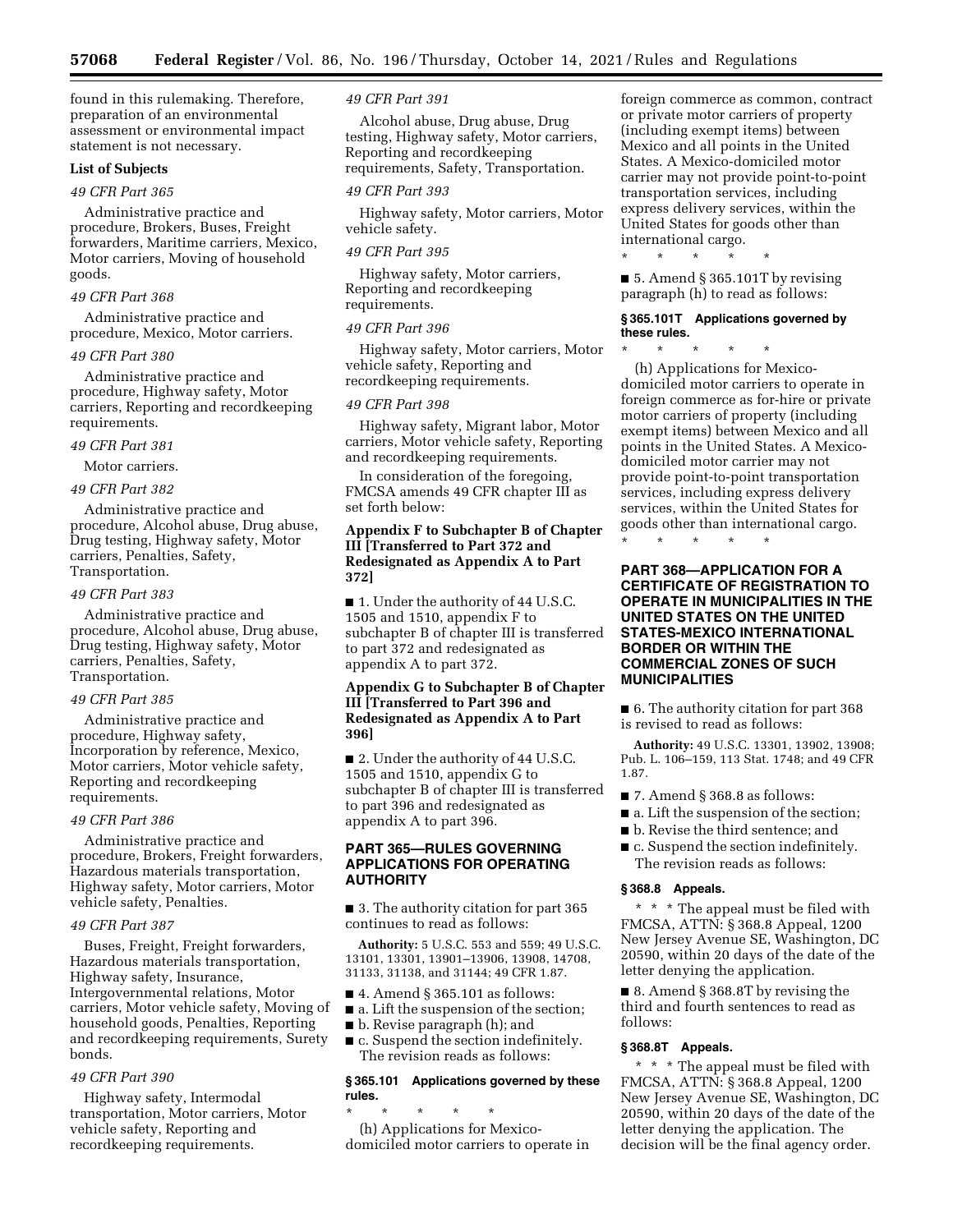## **PART 380—SPECIAL TRAINING REQUIREMENTS**

■ 9. The authority citation for part 380 is revised to read as follows:

**Authority:** 49 U.S.C. 31133, 31136, 31305, 31307, 31308, 31502; sec. 4007(a) and (b), Pub. L. 102–240, 105 Stat. 1914, 2151–2152; sec. 32304, Pub. L. 112–141, 126 Stat. 405, 791; and 49 CFR 1.87.

 $\blacksquare$  10. Amend § 380.603 by revising paragraph (a)(3) to read as follows:

#### **§ 380.603 Applicability.**

\* \* \* \* \*

(a) \* \* \*

(3) Military personnel with military CMV experience who meet all the requirements and conditions of § 383.77 of this chapter; and

**§ 380.723 [Amended]** 

■ 11. In the table below, for each paragraph of § 380.723 indicated in the left column, remove the text indicated in the middle column from wherever it appears, and add in its place the text indicated in the right column:

| Paragraph                                                         | Remove                                                                                     | Add                                                                                                                              |
|-------------------------------------------------------------------|--------------------------------------------------------------------------------------------|----------------------------------------------------------------------------------------------------------------------------------|
|                                                                   | FMCSA's Director, Office of Carrier, Driver, and Ve-<br>hicle Safety Standards (Director). | FMCSA, ATTN: Training Provider Registry Re-<br>moval, 1200 New Jersey Avenue SE, Wash-<br>ington, DC 20590.                      |
| (c) introductory text, $(c)(1)(i)$ and<br>(ii), and $(c)(2)(i)$ . |                                                                                            | FMCSA.                                                                                                                           |
| $(c)(1)$ introductory text and $(c)(2)(i)$<br>and (ii).           |                                                                                            | FMCSA.                                                                                                                           |
|                                                                   | sociate Administrator).                                                                    | FMCSA, ATTN: §380.723 Training Provider Reg-<br>istry Removal Proceedings, 1200 New Jersey Av-<br>enue SE, Washington, DC 20590. |
|                                                                   |                                                                                            | FMCSA.                                                                                                                           |
| (e) introductory text and $(f)(1)$ and $\vert$<br>(2).            |                                                                                            | FMCSA.<br>FMCSA.                                                                                                                 |

#### **§ 380.725 [Amended]**

■ 12. Amend § 380.725 by:

■ a. Removing paragraph (b)(4); and

■ b. Redesignating paragraphs (b)(5) and  $(6)$  as paragraphs  $(b)(4)$  and  $(5)$ , respectively.

#### **Appendix B to Part 380—[Amended]**

■ 13. Amend appendix B to part 380 by removing the word ''combination'' in unit B1.1.6.

## **PART 381—WAIVERS, EXEMPTIONS, AND PILOT PROGRAMS**

■ 14. The authority citation for part 381 is revised to read as follows:

**Authority:** 49 U.S.C. 31136(e), 31315; and 49 CFR 1.87.

■ 15. Amend § 381.200 by revising paragraph (c) to read as follows:

## **§ 381.200 What is a waiver?**

\* \* \* \* \*

(c) A waiver is intended for nonemergency and unique events, and is subject to conditions imposed by the Administrator.

\* \* \* \* \*

## **PART 382—CONTROLLED SUBSTANCES AND ALCOHOL USE AND TESTING**

■ 16. The authority citation for part 382 continues to read as follows:

**Authority:** 49 U.S.C. 31133, 31136, 31301 *et seq.,* 31502; sec. 32934 of Pub. L. 112–141, 126 Stat. 405, 830; and 49 CFR 1.87.

■ 17. Amend § 382.107 by revising the definition of ''Consortium/Third party administrator (C/TPA)'' to read as follows:

## **§ 382.107 Definitions.**

\* \* \* \* \* *Consortium/Third party administrator (C/TPA)* means a service agent that provides or coordinates one or more drug and/or alcohol testing services to DOT-regulated employers. C/TPAs typically provide or coordinate the provision of a number of such services and perform administrative tasks concerning the operation of the employers' drug and alcohol testing programs. This term includes, but is not limited to, groups of employers who join together to administer, as a single entity, the DOT drug and alcohol testing

programs of its members (*e.g.,* having a combined random testing pool). C/TPAs are not ''employers'' for purposes of this part, except as provided in § 382.705(c). \* \* \* \* \*

#### **§ 382.305 [Amended]**

■ 18. Amend § 382.305 in paragraph (b)(2) by removing ''25 percent'' and adding in its place ''50 percent''.

■ 19. Amend § 382.703 by revising paragraph (c) to read as follows:

#### **§ 382.703 Driver consent to permit access to information in the Clearinghouse.**

\* \* \* \* \* (c) No employer may permit a driver to perform a safety-sensitive function if the driver refuses to grant the consent required by paragraph (a) or (b) of this section.

\* \* \* \* \*

## **§ 382.717 [Amended]**

■ 20. In the table below, for each paragraph of § 382.717 indicated in the left column, remove the text indicated in the middle column from wherever it appears, and add in its place the text indicated in the right column:

| Paragraph | Remove                            | Add                    |
|-----------|-----------------------------------|------------------------|
|           | Drug and Alcohol Program Manager. | Review.                |
|           | E).                               | Administrative Review. |
|           |                                   | FMCSA's.               |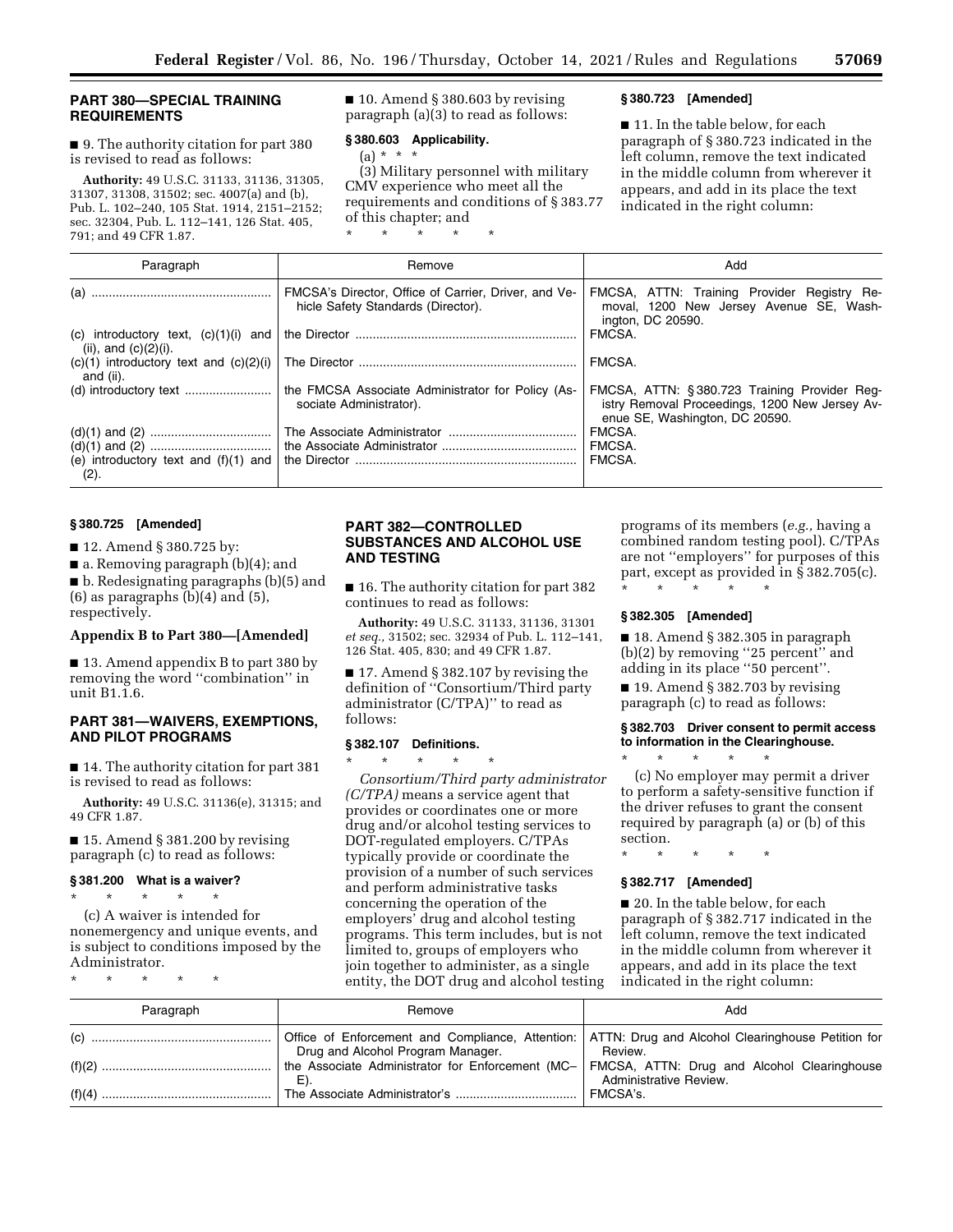#### **PART 383—COMMERCIAL DRIVER'S LICENSE STANDARDS; REQUIREMENTS AND PENALTIES**

■ 21. The authority citation for part 383 continues to read as follows:

**Authority:** 49 U.S.C. 521, 31136, 31301 *et seq.,* and 31502; secs. 214 and 215 of Pub. L. 106–159, 113 Stat. 1748, 1766, 1767; sec. 1012(b) of Pub. L. 107–56, 115 Stat. 272, 297, sec. 4140 of Pub. L. 109–59, 119 Stat. 1144, 1746; sec. 32934 of Pub. L. 112–141, 126 Stat. 405, 830; and 49 CFR 1.87.

#### **§ 383.71 [Amended]**

■ 22. Amend § 383.71 by:

■ a. Redesignating paragraph (a)(3) as paragraph (a)(10);

 $\bullet$  b. Removing paragraph (a)(1);

■ c. Removing the heading and introductory text to paragraph (a)(2); and

■ d. Redesignating paragraphs (a)(2)(i) through (ix) as paragraphs (a)(1) through (9), respectively.

■ 23. Amend § 383.73 by:

■ a. Adding introductory text to paragraph (a);

■ b. Removing paragraph (a)(1);

■ c. Removing the heading and

introductory text to paragraph (a)(2); ■ d. Redesignating paragraphs (a)(2)(i) through (vii) as paragraphs (a)(1) through (7), respectively;

■ e. Revising newly redesignated paragraphs (a)(1) and (6);

■ f. Further redesignating paragraphs  $(a)(7)(A)$  and  $(B)$  as paragraphs  $(a)(7)(i)$ and (ii), respectively; and

■ g. Revising paragraphs (o)(4)(i)(A) and (o)(5) and (6).

The addition and revisions read as follows:

## **§ 383.73 State procedures.**

\* \* \* \* \*

(a)  $* * *$  Prior to issuing a CLP to a person, a State must:

(1) Require the applicant to make the certifications, pass the tests, and provide the information as described in § 383.71(a).

(6) Require compliance with the standards for providing proof of citizenship or lawful permanent residency specified in *§ 383.71(a)(5)* and proof of State of domicile specified in *§ 383.71(a)(6)*. *Exception:* A State is required to check the proof of citizenship or legal presence specified in this paragraph only for initial issuance, renewal or upgrade of a CLP or Non-domiciled CLP and for initial issuance, renewal, upgrade or transfer of a CDL or Non-domiciled CDL for the first time after July 8, 2011, provided a notation is made on the driver's record confirming that the proof of citizenship or legal presence check required by this paragraph has been made and noting the date it was done.

\* \* \* \* \*

- (o) \* \* \*
- $(4) * * * *$  $(i) * * * *$

(A)(*1*) Before June 23, 2025, notify the CLP or CDL holder of his/her CLP or CDL ''not-certified'' medical certification status and that the CDL privileges will be removed from the CLP or CDL unless the driver submits a current medical examiner's certificate and/or medical variance, or changes his/ her self-certification to driving only in excepted or intrastate commerce (if permitted by the State).

(*2*) On or after June 23, 2025, notify the CLP or CDL holder of his/her CLP or CDL ''not-certified'' medical certification status and that the CDL privileges will be removed from the CLP or CDL unless the driver has been medically examined and certified in accordance with 49 CFR 391.43 as physically qualified to operate a commercial motor vehicle by a medical examiner, as defined in 49 CFR 390.5, or the driver changes his/her selfcertification to driving only in excepted or intrastate commerce (if permitted by the State).

\* \* \* \* \*

(5) *State contacts for medical variances.* FMCSA Medical Programs is designated as the keeper of the list of State contacts for receiving medical variance information from FMCSA. Beginning January 30, 2012, States are responsible for ensuring their medical variance contact information is always up-to-date with FMCSA's Medical Programs.

(6) *Conflicting medical certification information.* In the event of a conflict between the medical certification information provided electronically by FMCSA and a paper copy of the medical examiner's certificate, the medical certification information provided electronically by FMCSA shall control.

\* \* \* \* \*

## **PART 385—SAFETY FITNESS PROCEDURES**

■ 24. The authority citation for part 385 continues to read as follows:

**Authority:** 49 U.S.C. 113, 504, 521(b), 5105(d), 5109, 5113, 13901–13905, 13908, 31135, 31136, 31144, 31148, 31151, 31502; sec. 113(a), Pub. L. 103–311, 108 Stat. 1673, 1676; sec. 408, Pub. L. 104–88, 109 Stat. 803, 958; sec. 350, Pub. L. 107–87, 115 Stat. 833, 864; sec. 5205, Pub. L. 114–94, 129 Stat. 1312, 1537; and 49 CFR 1.87.

#### **§ 385.15 [Amended]**

■ 25. Amend § 385.15(c) introductory text by removing the words ''Chief Safety Officer'' and adding in their place the words ''Assistant Administrator, ATTN: Adjudications Counsel''.

#### **§§ 385.113 and 385.711 [Amended]**

■ 26. In the table below, for each section indicated in the left column, remove the text indicated in the middle column from wherever it appears, and add in its place the text indicated in the right column:

| Section      | Remove                                                                                                                            | Add                                                      |
|--------------|-----------------------------------------------------------------------------------------------------------------------------------|----------------------------------------------------------|
| $385.113(b)$ | the Associate Administrator for Enforcement and Program De-<br>livery (MC-E), Federal Motor Carrier Safety Administration.        | FMCSA, ATTN: §385.113 Request for Administrative Review. |
|              |                                                                                                                                   | FMCSA's/                                                 |
|              | 385.711(b)    the Associate Administrator for Enforcement and Program De-<br>livery, Federal Motor Carrier Safety Administration. | FMCSA, ATTN: §385.113 Request for Administrative Review. |
|              |                                                                                                                                   | FMCSA's.                                                 |

## **§ 385.423 [Amended]**

■ 27. Amend § 385.423 in paragraphs  $(b)$ ,  $(c)(1)$  introductory text,  $(c)(1)(i)$ ,  $(c)(3)$  and  $(4)$ ,  $(c)(5)$  introductory text,  $(c)(5)(ii)$ , and  $(c)(6)$  and  $(7)$  by removing the words ''Chief Safety Officer'' every time they appear and adding in their

place the words ''Assistant Administrator''.

■ 28. Amend § 385.903 by revising the definition of ''Agency Official'' to read as follows:

## **§ 385.903 Definitions.**  \* \* \* \* \*

*Agency Official* means the FMCSA employee with delegated authority under this subpart.

\* \* \* \* \*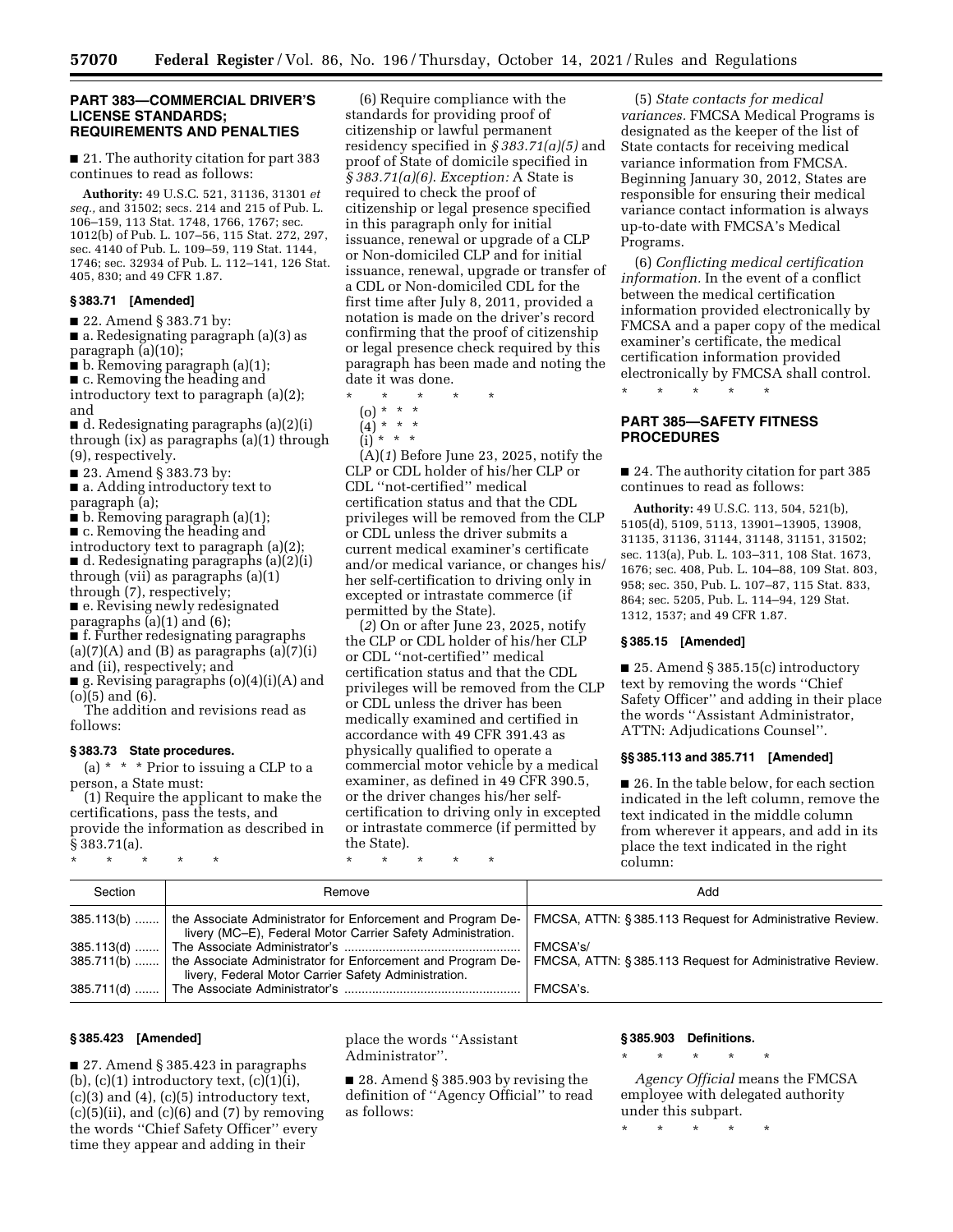■ 29. Amend § 385.1003 by revising the definition of ''Agency Official'' to read as follows:

#### **§ 385.1003 Definitions.**  \* \* \* \* \*

*Agency Official* means the FMCSA employee with delegated authority under this subpart.

\* \* \* \* \*

## **PART 386—RULES OF PRACTICE FOR FMCSA PROCEEDINGS**

■ 30. The authority citation for part 386 is revised to read as follows:

**Authority:** 28 U.S.C. 2461 note; 49 U.S.C. 113, 1301 note, 31306a; 49 U.S.C. chapters 5, 51, 131–141, 145–149, 311, 313, and 315; and 49 CFR 1.81, 1.87.

■ 31. Amend § 386.2 by:

■ a. Adding a definition of "Agency decisionmaker'' in alphabetical order; ■ b. Revising the definition of

''Assistant Administrator'';

■ c. Removing the definition of ''Decisionmaker''; and

■ d. Revising the definition of "Field Administrator''.

The addition and revisions read as follows:

## **§ 386.2 Definitions.**

\* \* \* \* \* *Agency decisionmaker* means the FMCSA official authorized to issue a final decision and order of the Agency in an administrative proceeding under this part. The Agency decisionmaker is the Assistant Administrator or any person to whom this decisionmaking

authority has been delegated. *Assistant Administrator* means the Assistant Administrator of the Federal Motor Carrier Safety Administration or an authorized delegee. The Assistant Administrator is the Agency decisionmaker who issues final decisions under this part. \* \* \* \* \*

*Field Administrator* means the head of an FMCSA Service Center who has been delegated authority to initiate compliance and enforcement actions on behalf of FMCSA or an authorized delegee.

\* \* \* \* \*

## ■ 32. Amend § 386.3 by revising paragraph (b) to read as follows:

## **§ 386.3 Separation of functions.**

\* \* \* \* \*

(b) An Agency employee, including those listed in paragraph (c) of this section, engaged in the performance of investigative or prosecutorial functions in a civil penalty proceeding or in a proceeding under § 386.11, § 386.72, or § 386.73 may not, in that case or a factually related case, discuss or communicate the facts or issues involved with the Agency decisionmaker, Administrative Law Judge, Hearing Officer, or others listed in paragraph (d) of this section, except as counsel or a witness in the public proceedings. The prohibition in this paragraph (b) also includes the staff of those covered by this section.

\* \* \* \* \*

#### **§§ 386.11, 386.48, 386.71, 386.72, and 386.73 [Amended]**

■ 33. In the table below, for each section indicated in the left column, remove the text indicated in the middle column from wherever it appears, and add in its place the text indicated in the right column:

| Section                                                                                                                                   | Remove                                                                                                           | Add             |
|-------------------------------------------------------------------------------------------------------------------------------------------|------------------------------------------------------------------------------------------------------------------|-----------------|
|                                                                                                                                           | the Director, Office of Carrier, Driver, and Vehicle Safety Standards<br>$(MC-PS)$ .                             | FMCSA.          |
|                                                                                                                                           | the Director, Office of Carrier, Driver, and Vehicle Safety Standards<br>$(MC-PS)$ .                             | FMCSA.          |
|                                                                                                                                           |                                                                                                                  | FMCSA.          |
|                                                                                                                                           | the Director of the Office of Enforcement and Compliance or a Division<br>Administrator, or his or her delegate. | FMCSA.          |
|                                                                                                                                           | An FMCSA Field Administrator or the Director of FMCSA's Office of En-<br>forcement and Compliance (Director).    | FMCSA.          |
| 386.73(a) introductory text, (b) introductory text,<br>(c) introductory text, $(c)(1)$ , $(g)(2)$ , and $(h)(3)$ ,<br>$(5)$ , and $(6)$ . |                                                                                                                  | FMCSA.          |
| 386.73(c) introductory text, (d), (f) introductory<br>text, $(q)(5)$ , and $(h)(4)$ .                                                     |                                                                                                                  | FMCSA.          |
|                                                                                                                                           |                                                                                                                  | FMCSA official. |
|                                                                                                                                           |                                                                                                                  | FMCSA.          |

#### **§ 386.83 [Amended]**

■ 34. Amend § 386.83(b)(2) introductory text by removing the words ''Chief Safety Officer'' and adding in their place the words ''Assistant Administrator''.

## **§ 386.84 [Amended]**

■ 35. Amend § 386.84(b)(2) introductory text by removing the words ''Chief

Safety Officer'' and adding in their place the words ''Assistant Administrator''.

## **PART 387—MINIMUM LEVELS OF FINANCIAL RESPONSIBILITY FOR MOTOR CARRIERS**

■ 36. The authority citation for part 387 is revised to read as follows:

**Authority:** 49 U.S.C. 13101, 13301, 13906, 13908, 14701, 31138, 31139; sec. 204(a), Pub. L. 104–88, 109 Stat. 803, 941; and 49 CFR 1.87.

■ 37. Revise § 387.9 to read as follows:

#### **§ 387.9 Financial responsibility, minimum levels.**

The minimum levels of financial responsibility referred to in § 387.7 are hereby prescribed as follows:

## TABLE 1 TO § 387.9—SCHEDULE OF LIMITS—PUBLIC LIABILITY

| Type of carriage                                 | Commodity transported | January 1, 1985 |
|--------------------------------------------------|-----------------------|-----------------|
| vehicle weight rating of 10,001 or more pounds). |                       | \$750,000       |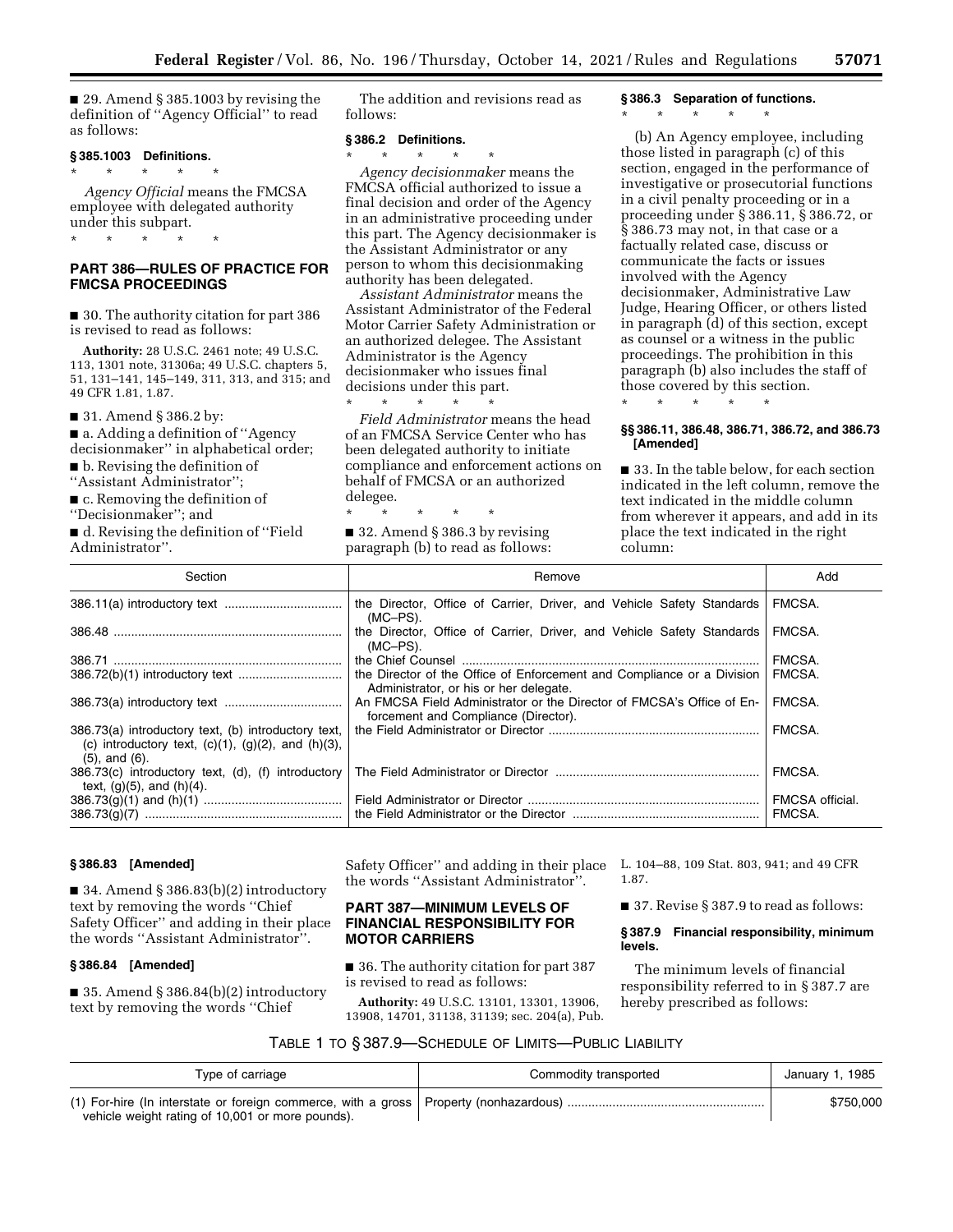| Type of carriage                                                                                                                                                                              | Commodity transported                                                                                                                                                                                                                                                                                                                                                                                                                                               | January 1, 1985 |
|-----------------------------------------------------------------------------------------------------------------------------------------------------------------------------------------------|---------------------------------------------------------------------------------------------------------------------------------------------------------------------------------------------------------------------------------------------------------------------------------------------------------------------------------------------------------------------------------------------------------------------------------------------------------------------|-----------------|
| (2) For-hire and Private (In interstate, foreign, or intrastate<br>commerce, with a gross vehicle weight rating of 10,001 or<br>more pounds).                                                 | Hazardous substances, as defined in 49 CFR 171.8, trans-<br>ported in bulk in cargo tanks, portable tanks, or hopper-<br>type vehicles with capacities in bulk; in bulk Division 1.1,<br>1.2 or 1.3 materials; Division 2.3, Hazard Zone A material;<br>in bulk Division 6.1, Packing Group I, Hazard Zone A ma-<br>terial; in bulk Division 2.1 or 2.2 material; or highway route<br>controlled quantities of a Class 7 material, as defined in<br>49 CFR 173.403. | 5,000,000       |
| (3) For-hire and Private (In interstate or foreign commerce,<br>in any quantity; or in intrastate commerce, in bulk only;<br>with a gross vehicle weight rating of 10,001 or more<br>pounds). | Oil listed in 49 CFR 172.101; hazardous waste, hazardous<br>materials, or hazardous substances defined in 49 CFR<br>171.8 and listed in 49 CFR 172.101, but not mentioned in<br>entry $(2)$ or $(4)$ of this table.                                                                                                                                                                                                                                                 | 1,000,000       |
| (4) For-hire and Private (In interstate or foreign commerce,<br>with a gross vehicle weight rating of less than 10,001<br>pounds).                                                            | In bulk Division 1.1, 1.2, or 1.3 material; in bulk Division 2.3,<br>Hazard Zone A material; in bulk Division 6.1, Packing<br>Group I, Hazard Zone A material; or highway route con-<br>trolled quantities of a Class 7 material as defined in 49<br>CFR 173.403.                                                                                                                                                                                                   | 5,000,000       |

|  |  |  | TABLE 1 TO §387.9-SCHEDULE OF LIMITS-PUBLIC LIABILITY-Continued |  |  |
|--|--|--|-----------------------------------------------------------------|--|--|
|--|--|--|-----------------------------------------------------------------|--|--|

- 38. Amend § 387.323 as follows:
- a. Lift the suspension of the section;
- b. Revise paragraph (c); and
- c. Suspend the section indefinitely. The revision reads as follows:

#### **§ 387.323 Electronic filing of surety bonds, trust fund agreements, certificates of insurance and cancellations.**

\* \* \* \* \*

(c) Filings may be transmitted online via the internet at: *[https://li](https://li-public.fmcsa.dot.gov)[public.fmcsa.dot.gov.](https://li-public.fmcsa.dot.gov)* 

\* \* \* \* \*

■ 39. Amend § 387.323T by revising paragraph (c) introductory text to read as follows:

## **§ 387.323T Electronic filing of surety bonds, trust fund agreements, certificates of insurance and cancellations.**

\* \* \* \* \* (c) Filings may be transmitted online via the internet at: *[https://li](https://li-public.fmcsa.dot.gov)[public.fmcsa.dot.gov](https://li-public.fmcsa.dot.gov)* or via American Standard Code Information Interchange (ASCII). All ASCII transmission must be in fixed format, *i.e.,* all records must have the same number of fields and same length. The record layouts for ASCII electronic transactions are described in the following table:

**PART 390—FEDERAL MOTOR CARRIER SAFETY REGULATIONS; GENERAL** 

\* \* \* \* \*

■ 40. The authority citation for part 390 is revised to read as follows:

**Authority:** 49 U.S.C. 113, 504, 508, 31132, 31133, 31134, 31136, 31137, 31144, 31149, 31151, 31502; sec. 114, Pub. L. 103–311, 108 Stat. 1673, 1677; secs. 212 and 217, Pub. L. 106–159, 113 Stat. 1748, 1766, 1767; sec. 229, Pub. L. 106–159 (as added and transferred by sec. 4115 and amended by secs. 4130–4132, Pub. L. 109–59, 119 Stat. 1144, 1726, 1743,

1744), 113 Stat. 1748, 1773; sec. 4136, Pub. L. 109–59, 119 Stat. 1144, 1745; secs. 32101(d) and 32934, Pub. L. 112–141, 126 Stat. 405, 778, 830; sec. 2, Pub. L. 113–125, 128 Stat. 1388; secs. 5403, 5518, and 5524, Pub. L. 114–94, 129 Stat. 1312, 1548, 1558, 1560; sec. 2, Pub. L. 115–105, 131 Stat. 2263; and 49 CFR 1.81, 1.81a, 1.87.

■ 41. Amend § 390.3T by revising the introductory text of paragraph (h) to read as follows:

## **§ 390.3T General applicability.**

\* \* \* \* \* (h) *Intermodal equipment providers.*  The rules in the following provisions of this subchapter apply to intermodal equipment providers: \* \* \* \* \*

■ 42. Add § 390.4 to read as follows:

#### **§ 390.4 Delegations and redelegations of authority of FMCSA employees to perform assigned actions or duties.**

(a) *General.* FMCSA may apply the guidelines and procedures of this section to delegate or redelegate the authority of FMCSA employees to perform assigned actions or duties under this chapter.

(b) *FMCSA Administrator authority to delegate and redelegate.* (1) The FMCSA Administrator is authorized to delegate and redelegate authority and authorize successive redelegations.

(2) The FMCSA Administrator retains concurrent authority to exercise or redelegate any authority that he or she has delegated to an employee in regulation, directive, or memorandum.

(c) *Redelegations by FMCSA employees.* Unless specifically prohibited by law, and in consultation with the FMCSA Office of the Chief Counsel, an FMCSA employee with delegated authority is authorized to—

(1) Redelegate that authority to another FMCSA employee, as appropriate; and

(2) Maintain concurrent authority to exercise or redelegate the authority he or she has delegated to another FMCSA employee.

(d) *Exercise of delegated authority in special circumstances.* In consultation with the FMCSA Office of the Chief Counsel, if the FMCSA employee to whom a regulation assigns the authority to perform an action or a duty is unavailable or otherwise unable to perform such action or duty (*e.g.,* due to a conflict of interest or a vacancy in the position), a supervisor of the FMCSA employee may exercise that authority or redelegate such authority to another FMCSA employee, as appropriate.

(e) *Format of delegations and redelegations.* Delegations and redelegations authorized under this section must be in writing and may be made by regulation, directive, or memorandum.

(f) *Actions or duties performed under delegated or redelegated authority.* Each action or duty performed by any FMCSA employee pursuant to authority delegated or redelegated to him or her in accordance with this section, whether directly or by redelegation, shall be a valid exercise of that authority, notwithstanding any regulation that provides that such action or duty shall be performed by another FMCSA employee.

■ 43. Amend § 390.5 as follows:

■ a. Lift the suspension of the section;

■ b. Add the definition of "Assistant Administrator'' in alphabetical order;

■ c. Revise the definitions of ''Emergency'' and ''Exempt intracity zone'';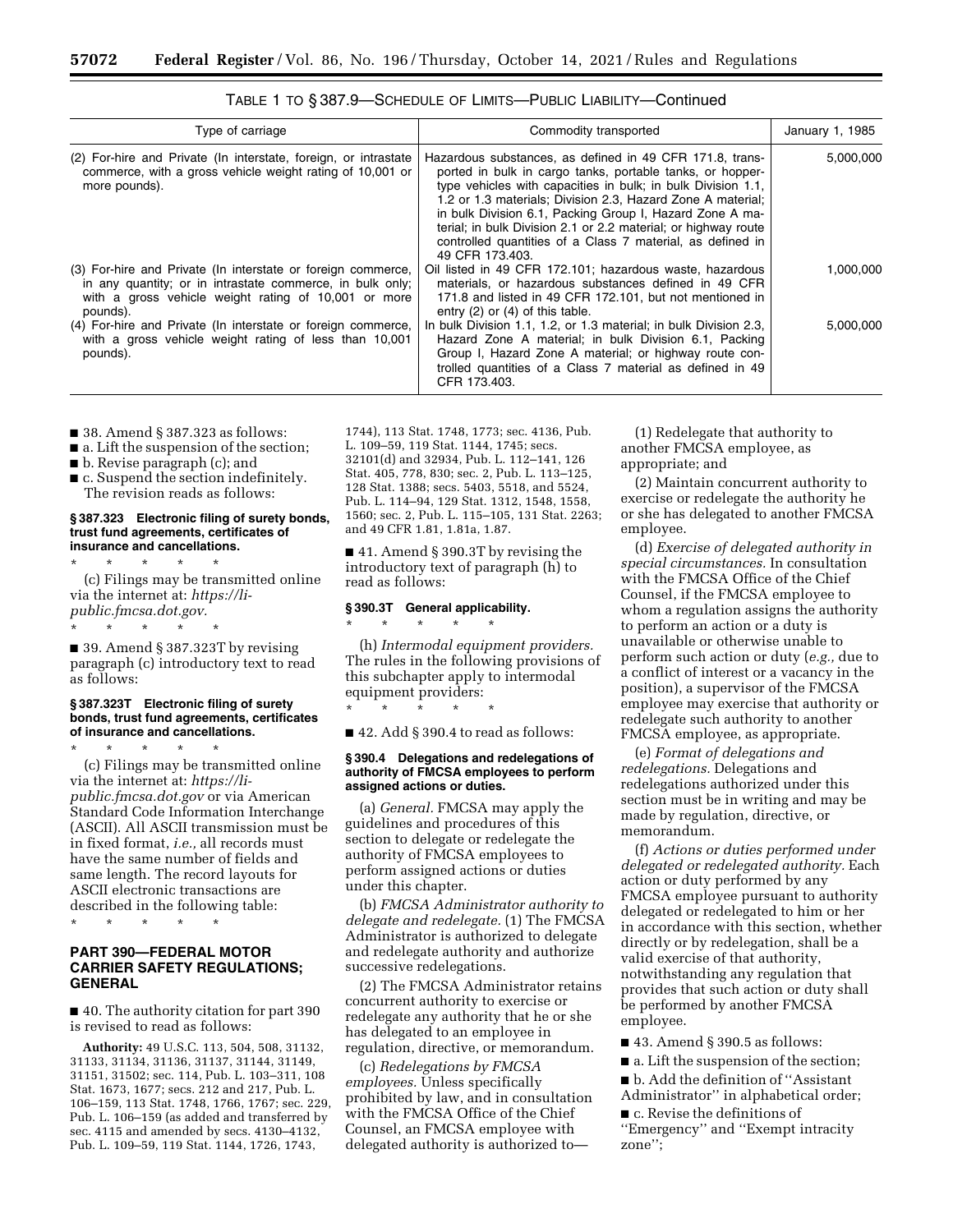■ d. Add the definition of "Field Administrator'' in alphabetical order; and

■ e. Suspend the section indefinitely. The additions and revisions read as follows:

#### **§ 390.5 Definitions.**

\* \* \* \* \*

*Assistant Administrator* means the Assistant Administrator of the Federal Motor Carrier Safety Administration or an authorized delegee.

\* \* \* \* \*

*Emergency* means any hurricane, tornado, storm (*e.g.* thunderstorm, snowstorm, icestorm, blizzard, sandstorm, etc.), high water, winddriven water, tidal wave, tsunami, earthquake, volcanic eruption, mud slide, drought, forest fire, explosion, blackout, or other occurrence, natural or man-made, which interrupts the delivery of essential services (such as, electricity, medical care, sewer, water, telecommunications, and telecommunication transmissions) or essential supplies (such as, food and fuel) or otherwise immediately threatens human life or public welfare, provided such hurricane, tornado, or other event results in:

(1) A declaration of an emergency by the President of the United States, the Governor of a State, or their authorized representatives having authority to declare emergencies; by FMCSA; or by other Federal, State, or local government officials having authority to declare emergencies; or

(2) A request by a police officer for tow trucks to move wrecked or disabled motor vehicles.

\* \* \* \* \*

*Exempt intracity zone* means the geographic area of a municipality or the commercial zone of that municipality described in appendix A to part 372 of this chapter. The term ''exempt intracity zone'' does not include any municipality or commercial zone in the State of Hawaii. For purposes of § 391.62 of this chapter, a driver may be considered to operate a commercial motor vehicle wholly within an exempt intracity zone notwithstanding any common control, management, or arrangement for a continuous carriage or shipment to or from a point without such zone.

\* \* \* \* \* *Field Administrator* means the head of an FMCSA Service Center who has been delegated authority to initiate compliance and enforcement actions on behalf of FMCSA or an authorized delegee.

\* \* \* \* \*

■ 44. Amend § 390.5T by:

■ a. Adding the definition of "Assistant

Administrator'' in alphabetical order; ■ b. Revising the definitions of ''Emergency'' and ''Exempt intracity

zone''; and

■ c. Adding the definition of "Field Administrator'' in alphabetical order.

The additions and revisions read as follows:

## **§ 390.5T Definitions.**

\* \* \* \* \* *Assistant Administrator* means the Assistant Administrator of the Federal Motor Carrier Safety Administration or an authorized delegee. \* \* \* \* \*

*Emergency* means any hurricane, tornado, storm (*e.g.* thunderstorm, snowstorm, icestorm, blizzard, sandstorm, etc.), high water, winddriven water, tidal wave, tsunami, earthquake, volcanic eruption, mud slide, drought, forest fire, explosion, blackout, or other occurrence, natural or man-made, which interrupts the delivery of essential services (such as, electricity, medical care, sewer, water, telecommunications, and telecommunication transmissions) or essential supplies (such as, food and fuel) or otherwise immediately threatens human life or public welfare, provided such hurricane, tornado, or other event results in:

(1) A declaration of an emergency by the President of the United States, the Governor of a State, or their authorized representatives having authority to declare emergencies; by FMCSA; or by other Federal, State, or local government officials having authority to declare emergencies; or

(2) A request by a police officer for tow trucks to move wrecked or disabled motor vehicles.

\* \* \* \* \*

*Exempt intracity zone* means the geographic area of a municipality or the commercial zone of that municipality described in appendix A to part 372 of this chapter. The term ''exempt intracity zone'' does not include any municipality or commercial zone in the State of Hawaii. For purposes of § 391.62 of this chapter, a driver may be considered to operate a commercial motor vehicle wholly within an exempt intracity zone notwithstanding any common control, management, or arrangement for a continuous carriage or shipment to or from a point without such zone.

\* \* \* \* \*

*Field Administrator* means the head of an FMCSA Service Center who has been delegated authority to initiate compliance and enforcement actions on behalf of FMCSA or an authorized delegee.

\* \* \* \* \*

■ 45. Add § 390.8 to subpart A to read as follows:

#### **§ 390.8 Separation of functions.**

(a) An Agency employee who has taken an active part in investigating, prosecuting, advocating, or making an initial Agency determination in a proceeding under § 380.723, § 382.717, § 390.115, § 390.135, or § 391.47 of this chapter or section 5.4 to appendix A to subpart B of part 395 of this chapter may not, in that case or a factuallyrelated case, advise or assist the Agency official authorized to issue a final decision in the applicable proceeding.

(b) Nothing in this section shall preclude the Agency official authorized to issue a final decision or anyone advising that Agency official from taking part in a determination to launch an investigation or issue a complaint, or similar preliminary decision.

#### **§§ 390.23 and 390.25 [Amended]**

■ 46. In the table below, for each section indicated in the left column, remove the text indicated in the middle column from wherever it appears, and add in its place the text indicated in the right column:

| ۔ ectionہ | Remove | Ado          |
|-----------|--------|--------------|
|           |        | FMCSA        |
|           |        | <b>FMCSA</b> |
| 390.25    |        | <b>FMCSA</b> |
| 390.25    |        | <b>FMCSA</b> |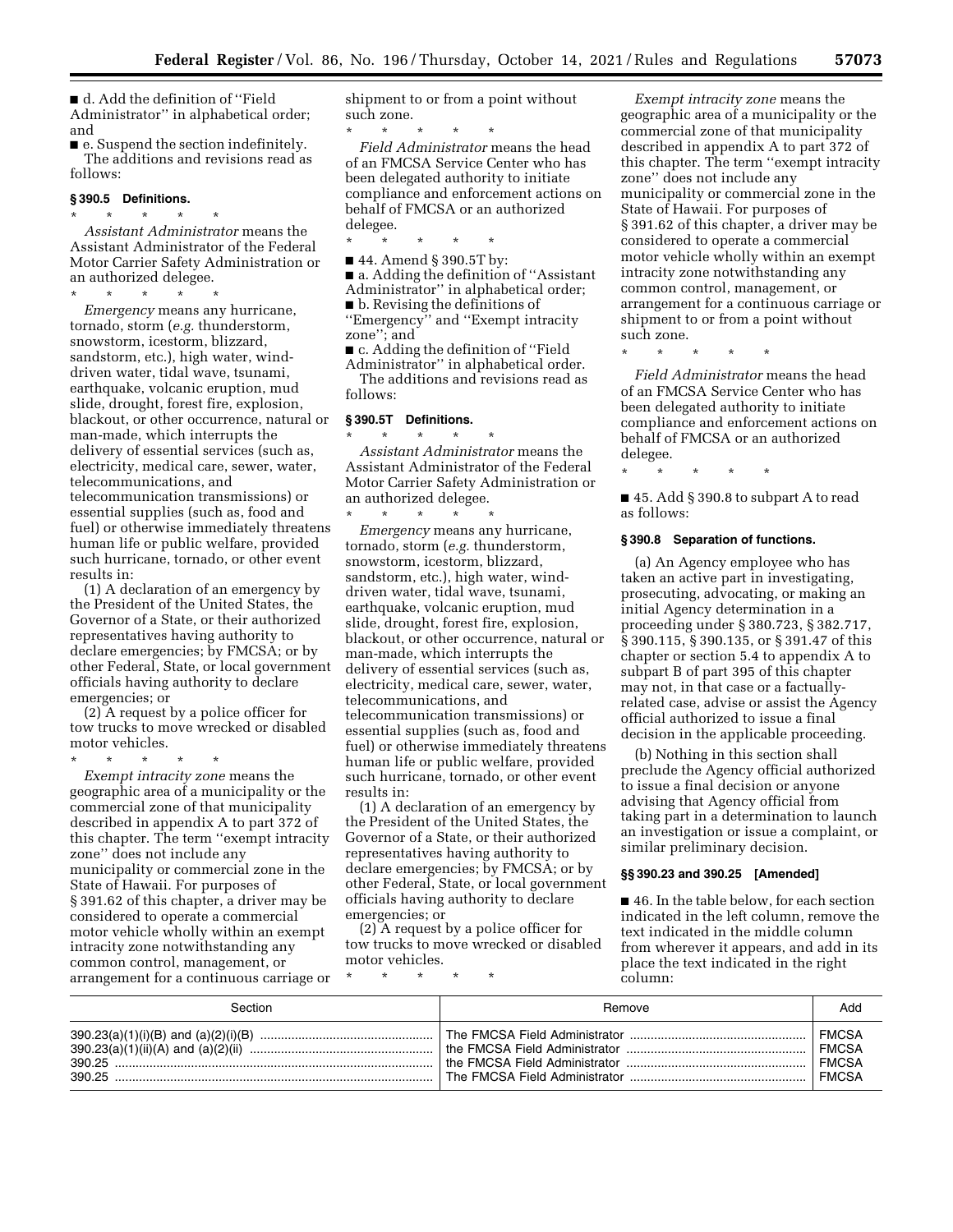## **§§ 390.115 and 390.135 [Amended]**

■ 47. In the table below, for each section indicated in the left column, remove the text indicated in the middle column from wherever it appears, and add in its

place the text indicated in the right column:

| Section                                                                                                                         | Remove                                                                               | Add                                                                                                        |
|---------------------------------------------------------------------------------------------------------------------------------|--------------------------------------------------------------------------------------|------------------------------------------------------------------------------------------------------------|
|                                                                                                                                 | the FMCSA Director, Office of Carrier, Driver and<br>Vehicle Safety Standards.       | FMCSA, ATTN: Removal from National Registry of<br>Certified Medical Examiners.                             |
| 390.115(a), (c) introductory text,<br>$(c)(2)(i)$ , $(c)(3)$ , $(d)(2)(v)$ , $(e)$ , $(f)$<br>introductory text, and (f)(5).    | the Director, Office of Carrier, Driver and Vehicle<br>Safety Standards.             | FMCSA.                                                                                                     |
| 390.115(c)(1) introductory text and<br>$(c)(2)(i)$ and $(ii)$ .                                                                 | The Director, Office of Carrier, Driver and Vehicle<br>Safety Standards.             | FMCSA.                                                                                                     |
| 390.115(c)(1)(i) and (ii)                                                                                                       | the Director, Office of Carrier, Driver and Vehicle<br>Safety Standards finds FMCSA. | FMCSA finds it.                                                                                            |
| $390.115(c)(1)(i)$ and (ii)                                                                                                     | the Director, Office of Carrier, Driver and Vehicle<br>Safety Standards will.        | FMCSA will.                                                                                                |
|                                                                                                                                 | the Director, Office of Carrier, Driver and Vehicle<br>Safety Standards modifies.    | FMCSA modifies.                                                                                            |
|                                                                                                                                 | the Director, Office of Carrier, Driver and Vehicle<br>Safety Standards affirms.     | FMCSA affirms.                                                                                             |
| 390.115(d) introductory text                                                                                                    | the FMCSA Associate Administrator for Policy                                         | FMCSA, ATTN: National Registry of Certified Med-<br>ical Examiners-Request for Administrative Re-<br>view. |
| $390.115(d)(1)$ and $(d)(2)$ introduc-<br>tory text.                                                                            |                                                                                      | FMCSA.                                                                                                     |
| $390.115(d)(1)$ and $(d)(2)$ introduc-<br>tory text.                                                                            |                                                                                      | FMCSA.                                                                                                     |
|                                                                                                                                 | the FMCSA Director, Office of Carrier, Driver and<br>Vehicle Safety Standards.       | FMCSA, ATTN: Removal from National Registry of<br>Certified Medical Examiners.                             |
| 390.135(a), (c) introductory text,<br>$(c)(2)(i)$ , $(c)(3)$ , $(d)(2)(v)$ , $(e)$ , $(f)$<br>introductory text, and $(f)(5)$ . | the Director, Office of Carrier, Driver and Vehicle<br>Safety Standards.             | FMCSA.                                                                                                     |
| 390.135(c)(1) introductory text and<br>$(c)(2)(i)$ and $(ii)$ .                                                                 | The Director, Office of Carrier, Driver and Vehicle<br>Safety Standards.             | FMCSA.                                                                                                     |
| 390.135(c)(1)(i) and (ii)                                                                                                       | the Director, Office of Carrier, Driver and Vehicle<br>Safety Standards finds FMCSA. | FMCSA finds it.                                                                                            |
| 390.135(c)(1)(i) and (ii)                                                                                                       | the Director, Office of Carrier, Driver and Vehicle<br>Safety Standards will.        | FMCSA will.                                                                                                |
|                                                                                                                                 | the Director, Office of Carrier, Driver and Vehicle<br>Safety Standards modifies.    | FMCSA modifies.                                                                                            |
|                                                                                                                                 | the Director, Office of Carrier, Driver and Vehicle<br>Safety Standards affirms.     | FMCSA affirms.                                                                                             |
| 390.135(d) introductory text                                                                                                    | the FMCSA Associate Administrator for Policy                                         | FMCSA, ATTN: National Registry of Certified Med-<br>ical Examiners-Request for Administrative Re-<br>view. |
| $390.135(d)(1)$ and $(d)(2)$ introduc-<br>tory text.                                                                            |                                                                                      | FMCSA.                                                                                                     |
| $390.135(d)(1)$ and $(d)(2)$ introduc-<br>tory text.                                                                            |                                                                                      | FMCSA.                                                                                                     |

## **PART 391—QUALIFICATIONS OF DRIVERS AND LONGER COMBINATION VEHICLE (LCV) DRIVER INSTRUCTORS**

■ 48. The authority citation for part 391 continues to read as follows:

**Authority:** 49 U.S.C. 504, 508, 31133, 31136, 31149, 31502; sec. 4007(b), Pub. L. 102–240, 105 Stat. 1914, 2152; sec. 114, Pub. L. 103–311, 108 Stat. 1673, 1677; sec. 215, Pub. L. 106–159, 113 Stat. 1748, 1767; sec. 32934, Pub. L. 112–141, 126 Stat. 405, 830; secs. 5403 and 5524, Pub. L. 114–94, 129 Stat. 1312, 1548, 1560; sec. 2, Pub. L. 115– 105, 131 Stat. 2263; and 49 CFR 1.87.

## **§§ 391.43 and 391.47 [Amended]**

■ 49. In the table below, for each section indicated in the left column, remove the text indicated in the middle column from wherever it appears, and add in its place the text indicated in the right column:

| Section | Remove                                                                     | Add      |
|---------|----------------------------------------------------------------------------|----------|
|         | the Director, Office of Carrier, Driver and Vehicle Safety Stand-<br>ards. | FMCSA.   |
|         | The Director, Office of Carrier, Driver and Vehicle Safety Stand-<br>ards. | FMCSA.   |
|         |                                                                            | FMCSA.   |
|         | the Director, Office of Carrier, Driver and Vehicle Safety Stand-<br>ards. | FMCSA.   |
|         |                                                                            | FMCSA's. |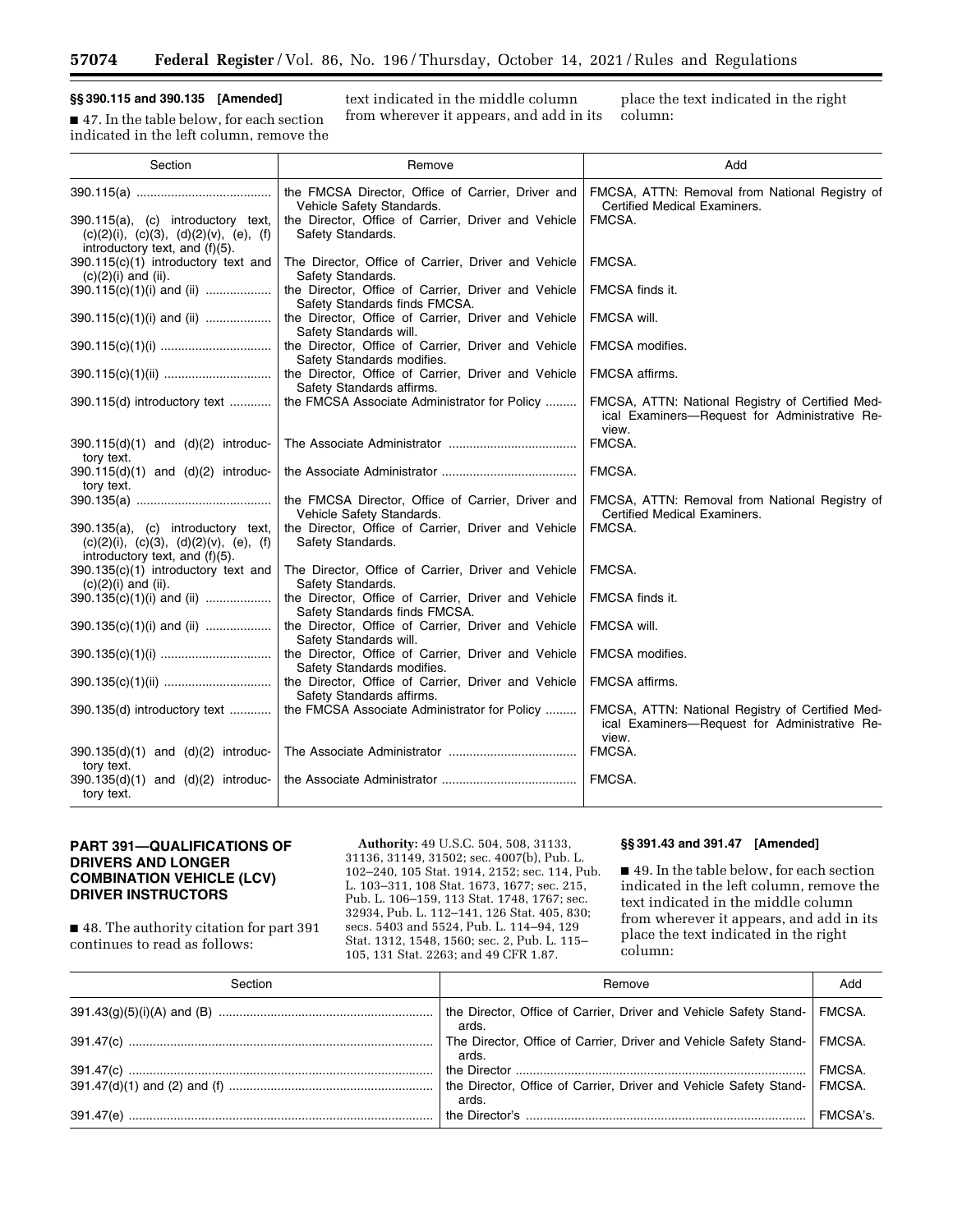■ 50. Amend § 391.49 by:

■ a. Revising paragraph (a); ■ b. Removing the heading from

paragraph (b);

 $\blacksquare$  c. Revising paragraphs (b)(2), (c)(1)(i),  $(c)(2)(i)$ ,  $(c)(4)(i)$ ,  $(c)(5)(ii)$ ,  $(d)(1)$  and  $(2)$ ,  $(d)(3)$  introductory text, and  $(d)(5)(i)$ ; ■ d. Removing the heading from paragraph (e);

 $\blacksquare$  e. Revising paragraphs (e)(1), (g), (h),  $(i)$  introductory text,  $(i)(7)$ ,  $(j)$ , and  $(k)$ . The revisions read as follows:

#### **§ 391.49 Alternative physical qualification standards for the loss or impairment of limbs.**

(a) A person who is not physically qualified to drive under § 391.41(b)(1) or (2) and who is otherwise qualified to drive a commercial motor vehicle, may drive a commercial motor vehicle if FMCSA has granted a Skill Performance Evaluation (SPE) Certificate to that person.

(b) \* \* \* (2) *Application address.* The application must be addressed to the SPE Certificate Program at the applicable FMCSA service center for the State in which the co-applicant motor carrier's principal place of business is located. The address of each, and the States serviced, are listed in § 390.27 of this chapter.

- \* \* \* \* \*
	- (c) \* \* \*
	- (1) \* \* \*

(i) Name and complete address of the motor carrier co-applicant;

\* \* \* \* \*  $(2) * * * *$ 

(i) State(s) in which the driver will operate for the motor carrier coapplicant (if more than 10 States, designate general geographic area only);

\* \* \* \* \* (4) \* \* \*

(i) The co-applicant motor carrier must certify that the driver applicant is otherwise qualified under the regulations of this part;

- $\star$   $\star$ 
	- (5) \* \* \*

(ii) Motor carrier official's signature (if application has a co-applicant), title, and date signed. Depending upon the motor carrier's organizational structure (corporation, partnership, or proprietorship), the signer of the application shall be an officer, partner, or the proprietor.

(d)  $*^*$   $*^r$ (1) A copy of the Medical Examination Report Form, MCSA–5875, documenting the results of the medical examination performed pursuant to § 391.43;

(2) A copy of the Medical Examiner's Certificate, Form MCSA–5876, completed pursuant to § 391.43(h);

(3) A medical evaluation summary completed by either a board qualified or board certified physiatrist (doctor of physical medicine) or orthopedic surgeon. The co-applicant motor carrier or the driver applicant shall provide the physiatrist or orthopedic surgeon with a description of the job-related tasks the driver applicant will be required to perform;

\* \* \* \* \*

 $(5) * * * *$ 

(i) A copy of the driver applicant's road test administered by the motor carrier co-applicant and the certificate issued pursuant to § 391.31(b) through (g); or

\* \* \* \* \*

(e) \* \* \*

(1) File promptly (within 30 days of the involved incident) with the SPE Certificate Program, FMCSA service center, such documents and information as may be required about driving activities, accidents, arrests, license suspensions, revocations, or withdrawals, and convictions which involve the driver applicant. This paragraph (e)(1) applies whether the driver SPE certificate is a unilateral one or has a co-applicant motor carrier;

(i) A motor carrier who is a coapplicant must file the required documents with the SPE Certificate Program, FMCSA service center, for the State in which the carrier's principal place of business is located; or

(ii) A motor carrier who employs a driver who has been issued a unilateral SPE certificate must file the required documents with the SPE Certificate Program, FMCSA service center, for the State in which the driver has legal residence.

\* \* \* \* \* (g) FMCSA may require the driver applicant to demonstrate his or her ability to safely operate the commercial motor vehicle(s) the driver intends to drive to an agent of FMCSA. The SPE certificate form will identify the power unit (bus, truck, truck tractor) for which the SPE certificate has been granted. The SPE certificate forms will also identify the trailer type used in the Skill Performance Evaluation; however, the SPE certificate is not limited to that specific trailer type. A driver may use the SPE certificate with other trailer types if a successful trailer road test is completed in accordance with paragraph (e)(2) of this section. Job tasks, as stated in paragraph (e)(3) of this section, are not evaluated during the Skill Performance Evaluation.

(h) FMCSA may deny the application for SPE certificate or may grant it totally or in part and issue the SPE certificate

subject to such terms, conditions, and limitations as deemed consistent with the public interest. The SPE certificate is valid for a period not to exceed 2 years from date of issue, and may be renewed 30 days prior to the expiration date.

(i) The SPE certificate renewal application shall be submitted to the SPE Certificate Program, FMCSA service center, for the State in which the driver has legal residence, if the SPE certificate was issued unilaterally. If the SPE certificate has a co-applicant, then the renewal application is submitted to the SPE Certificate Program, FMCSA service center, for the State in which the coapplicant motor carrier's principal place of business is located. The SPE certificate renewal application shall contain the following: \* \* \* \* \*

(7) A current Medical Examination Report Form, MCSA–5875;

\* \* \* \* \* (j)(1) Upon granting an SPE certificate, FMCSA will notify the driver applicant and co-applicant motor carrier (if applicable) by letter. The terms, conditions, and limitations of the SPE certificate will be set forth. A motor carrier shall maintain a copy of the SPE certificate in its driver qualification file. A copy of the SPE certificate shall be retained in the motor carrier's file for a period of 3 years after the driver's employment is terminated. The driver applicant shall have the SPE certificate (or a legible copy) in his/her possession whenever on duty.

(2) Upon successful completion of the skill performance evaluation, FMCSA must notify the driver by letter and enclose an SPE certificate substantially in the following form:

| Skill Performance Evaluation Certificate    |         |
|---------------------------------------------|---------|
| Name of Issuing Agency:                     |         |
| Agency Address:                             |         |
| Telephone Number: (                         |         |
| Issued Under 49 CFR 391.49, subchapter B of |         |
| the Federal Motor Carrier Safety            |         |
| Regulations                                 |         |
| Driver's Name:                              |         |
| Effective Date:                             |         |
| SSN:                                        |         |
| DOB:                                        |         |
| <b>Expiration Date:</b>                     |         |
| Address:                                    |         |
| Driver Disability:                          |         |
| Check One:<br>New                           | Renewal |
| Driver's License:                           |         |
| (State) (Number)                            |         |

In accordance with 49 CFR 391.49, subchapter B of the Federal Motor Carrier Safety Regulations (FMCSRs), the driver application for a skill performance evaluation (SPE) certificate is hereby granted authorizing the above-named driver to operate in interstate or foreign commerce under the provisions set forth below. This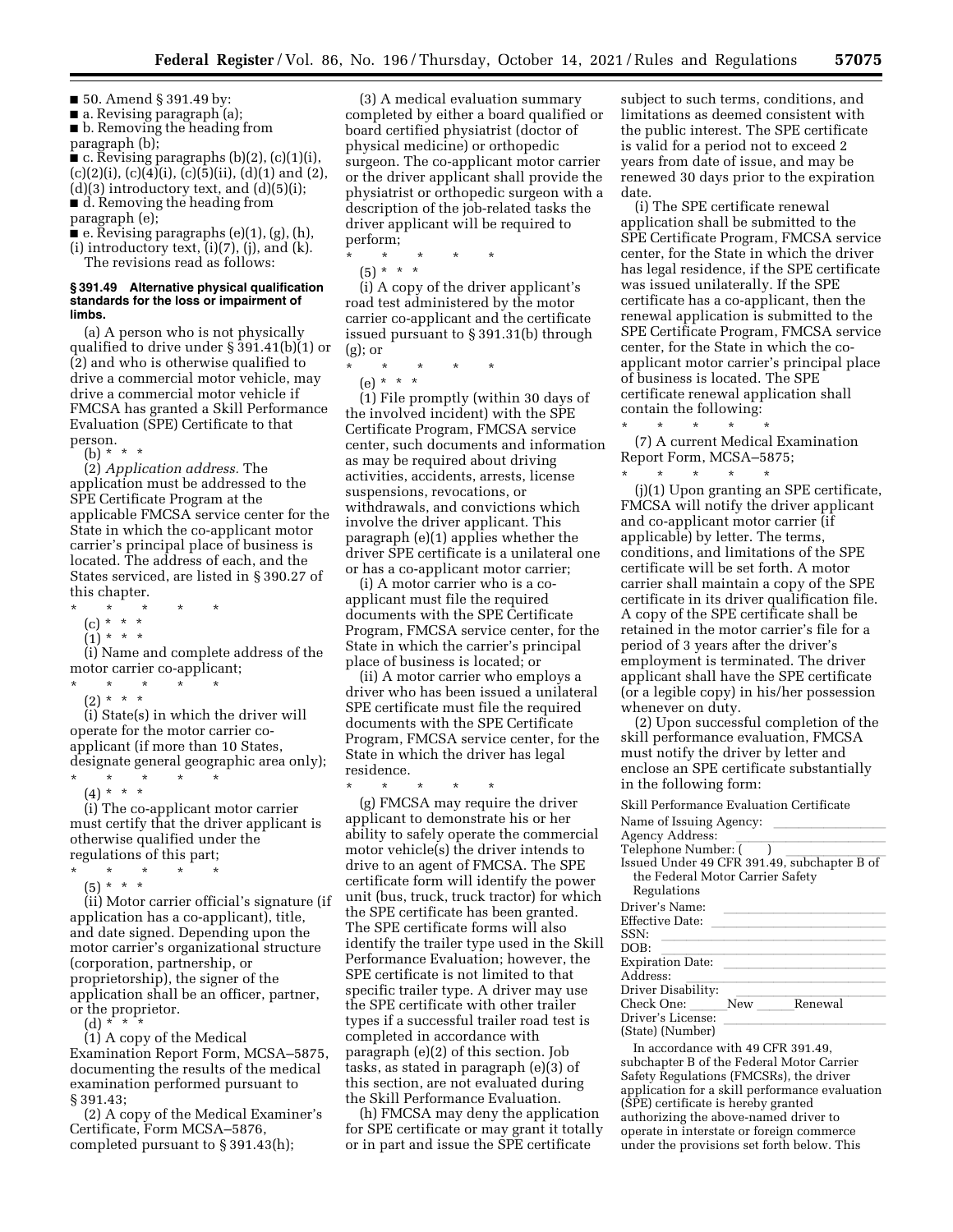certificate is granted for the period shown above, not to exceed 2 years, subject to periodic review as may be found necessary. This certificate may be renewed upon submission of a renewal application. Continuation of this certificate is dependent upon strict adherence by the above-named driver to the provisions set forth below and compliance with the FMCSRs. Any failure to comply with provisions herein may be cause for cancellation.

CONDITIONS: As a condition of this certificate, reports of all accidents, arrests, suspensions, revocations, withdrawals of driver licenses or permits, and convictions involving the above-named driver shall be reported in writing to the Issuing Agency by the EMPLOYING MOTOR CARRIER within 30 days after occurrence.

LIMITATIONS:

1. Vehicle Type (power unit):\*<br>2. Vehicle modification(s):

2. Vehicle modification(s):<br>3. Prosthetic or Orthotic device(s) (Required

to be Worn While Driving):

4. Additional Provision(s):

NOTICE: To all MOTOR CARRIERS employing a driver with an SPE certificate. This certificate is granted for the operation of the *power unit only.* It is the responsibility of the employing motor carrier to evaluate the driver with a road test using the trailer type(s) the motor carrier intends the driver to transport, or in lieu of, accept the trailer road test done during the SPE if it is a similar trailer type(s) to that of the prospective motor carrier. Also, it is the responsibility of the employing motor carrier to evaluate the driver for those non-driving safety-related job tasks associated with the type of trailer(s) utilized, as well as, any other non-driving

safety-related or job-related tasks unique to the operations of the employing motor carrier.

The SPE of the above-named driver was given by an SPE Evaluator. It was successfully completed utilizing the abovenamed power unit and (trailer, if applicable)

The tractor or truck had a transmission. Please read the *NOTICE* paragraph above. Name: lllllllllllllllll

| Signature: |                             |  |  |
|------------|-----------------------------|--|--|
| Title:     |                             |  |  |
| Date:      |                             |  |  |
|            | (k) FMCSA may revoke an SPE |  |  |

certificate after the person to whom it was issued is given notice of the proposed revocation and has been allowed a reasonable opportunity to appeal.

\* \* \* \* \*

 $\blacksquare$  51. Amend § 391.51 by revising paragraph (b)(8) to read as follows:

#### **§ 391.51 General requirements for driver qualification files.**

- \* \* \* \* \*
- (b) \* \* \*

(8) A Skill Performance Evaluation Certificate issued by FMCSA in accordance with § 391.49; or the Medical Exemption document issued by a Federal medical program in accordance with part 381 of this chapter; and \* \* \* \* \*

## CLAMP-TYPE BRAKE CHAMBERS

■ 52. Revise § 391.61 to read as follows:

#### **§ 391.61 Drivers who were regularly employed before January 1, 1971.**

The provisions of §§ 391.21 (relating to applications for employment), 391.23 (relating to investigations and inquiries), and 391.31 (relating to road tests) do not apply to a driver who has been a singleemployer driver (as defined in § 390.5 of this subchapter) of a motor carrier for a continuous period which began before January 1, 1971, as long as he/she continues to be a single-employer driver of that motor carrier.

## **PART 393—PARTS AND ACCESSORIES NECESSARY FOR SAFE OPERATION**

■ 53. The authority citation for part 393 is revised to read as follows:

**Authority:** 49 U.S.C. 31136, 31151, 31502; sec. 1041(b), Pub. L. 102–240, 105 Stat. 1914, 1993; secs. 5301 and 5524, Pub. L. 114–94, 129 Stat. 1312, 1543, 1560; and 49 CFR 1.87.

■ 54. Amend § 393.47 $(e)(1)$  in the table titled ''Clamp-Type Brake Chambers'' by revising the entry for type 36 chambers to read as follows:

#### **§ 393.47 Brake actuators, slack adjusters, linings/pads and drums/rotors.**

\* \* \* \* \*

(e) \* \* \*  $(1) * * * *$ 

## Type **The Cultument Couple Couple 1** Outside diameter **Brake readjustment limit:** standard stroke chamber Brake readjustment limit: long stroke chamber \*\*\*\*\*\*\* 36 ................................................................... 9 in. (229 mm) 21⁄2 in. (63.5 mm)

#### **§ 393.71 [Amended]**

\* \* \* \* \*

■ 55. Amend § 393.71 by removing the word ''insure'' adding in its place the word ''ensure'' in paragraphs (h)(1) introductory text,  $(j)(5)(i)$ ,  $(k)(2)$ , and  $(k)(3)(i)$ .

## **PART 395—HOURS OF SERVICE OF DRIVERS**

■ 56. The authority citation for part 395 is revised to read as follows:

**Authority:** 49 U.S.C. 504, 21104(e), 31133, 31136, 31137, 31502; sec. 113, Pub. L. 103– 311, 108 Stat. 1673, 1676; sec. 229, Pub. L. 106–159 (as added and transferred by sec. 4115 and amended by secs. 4130–4132, Pub. L. 109–59, 119 Stat. 1144, 1726, 1743, 1744), 113 Stat. 1748, 1773; sec. 4133, Pub. L. 109– 59, 119 Stat. 1144, 1744; sec. 32934, Pub. L. 112–141, 126 Stat. 405, 830; sec. 5206(b),

Pub. L. 114–94, 129 Stat. 1312, 1537; and 49 CFR 1.87.

■ 57. Amend § 395.13 by revising the section heading and paragraphs (a),  $(c)(1)(i)$  and  $(ii)$ , and  $(d)(1)$  through  $(3)$ to read as follows:

#### **§ 395.13 Drivers ordered out of service.**

(a) *Authority to order drivers out of service.* Every special agent of the Federal Motor Carrier Safety Administration (as defined in appendix B to this subchapter) is authorized to order a driver out of service and to notify the motor carrier of that order, upon finding at the time and place of examination that the driver has violated the out-of- service criteria as set forth in paragraph (b) of this section.

\* \* \* \* \*

- (c) \* \* \*
- $(1)^{\ast}$  \* \*

(i) Require or permit a driver who has been ordered out of service to operate a commercial motor vehicle until that driver may lawfully do so under the rules in this part.

(ii) Require a driver who has been ordered out of service for failure to prepare a record of duty status to operate a commercial motor vehicle until that driver has been off duty for the appropriate number of consecutive hours required by this part and is in compliance with this section. The appropriate consecutive hours off duty may include sleeper berth time. \* \* \* \* \*

(d) \* \* \*

(1) No driver who has been ordered out of service shall operate a commercial motor vehicle until that driver may lawfully do so under the rules of this part.